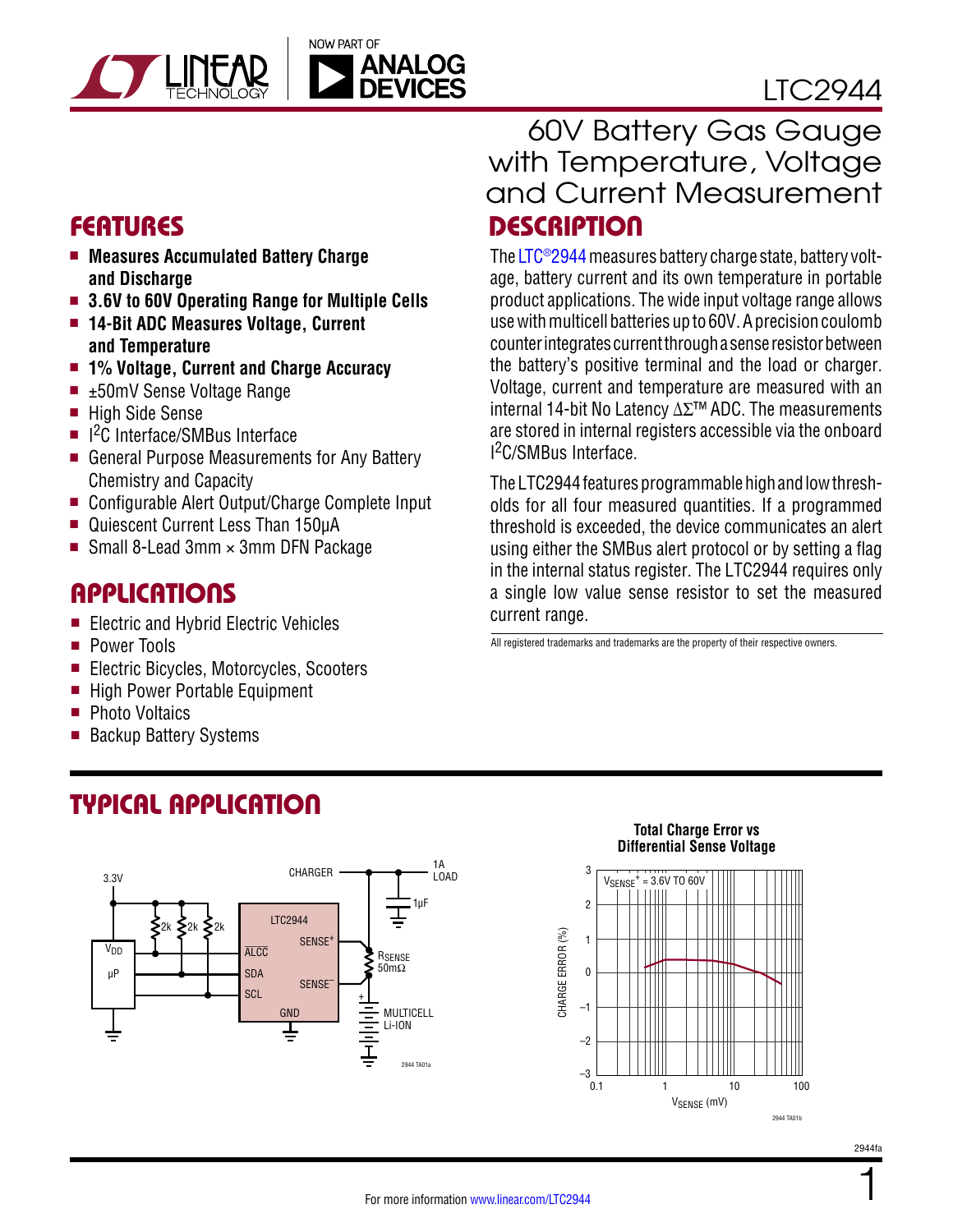### Absolute Maximum Ratings Pin Configuration

| (Notes 1, 2) |  |  |
|--------------|--|--|
|--------------|--|--|

| <b>Operating Ambient Temperature Range</b> |  |
|--------------------------------------------|--|
|                                            |  |
|                                            |  |
|                                            |  |
|                                            |  |



### ORDER INFORMATION <http://www.linear.com/product/LTC2944#orderinfo>

| <b>LEAD FREE FINISH</b> | <b>TAPE AND REEL</b> | <b>PART MARKING*</b> | <b>PACKAGE DESCRIPTION</b>       | <b>TEMPERATURE RANGE</b> |
|-------------------------|----------------------|----------------------|----------------------------------|--------------------------|
| LTC2944CDD#PBF          | LTC2944CDD#TRPBF     | LGCR                 | 18-Lead (3mm × 3mm) Plastic DFN  | l 0°C to 70°C            |
| LTC2944IDD#PBF          | LTC2944IDD#TRPBF     | LGCR                 | † 8-Lead (3mm × 3mm) Plastic DFN | $-40^{\circ}$ C to 85°C  |

Consult LTC Marketing for parts specified with wider operating temperature ranges. \*The temperature grade is identified by a label on the shipping container.

For more information on lead free part marking, go to:<http://www.linear.com/leadfree/>

For more information on tape and reel specifications, go to: <http://www.linear.com/tapeandreel/>. Some packages are available in 500 unit reels through designated sales channels with #TRMPBF suffix.

### **ELECTRICAL CHARACTERISTICS** The  $\bullet$  denotes the specifications which apply over the full operating

**SYMBOL PARAMETER CONDITIONS MIN TYP MAX UNITS temperature range, otherwise specifications are at**  $T_A = 25^{\circ}C$ **. (Note 2)** 

| <b>JIMDUL</b>                  | <b>FARAMLILR</b>                                                                           | <b>UUNUITIUNO</b>                                                           | ww  |                 | <b>IVIMA</b>     | UNIIJ          |
|--------------------------------|--------------------------------------------------------------------------------------------|-----------------------------------------------------------------------------|-----|-----------------|------------------|----------------|
| <b>Power Requirements</b>      |                                                                                            |                                                                             |     |                 |                  |                |
| V <sub>SENSE<sup>+</sup></sub> | Supply Voltage                                                                             |                                                                             | 3.6 |                 | 60               | V              |
| <b>ISUPPLY</b>                 | Supply Current (Note 3)                                                                    | Battery Gas Gauge On, ADC Sleep<br>Battery Gas Gauge On, ADC On<br>Shutdown |     | 80<br>850<br>15 | 150<br>950<br>30 | μA<br>μA<br>μA |
| ISENSE <sup>+</sup>            | Pin Current (Note 3)                                                                       | Battery Gas Gauge On, ADC Sleep<br>Battery Gas Gauge On, ADC On<br>Shutdown |     | 80<br>500<br>15 |                  | μA<br>μA<br>μA |
| ISENSE <sup>-</sup>            | Pin Current (Note 3)                                                                       | Battery Gas Gauge On, ADC Sleep<br>Battery Gas Gauge On, ADC On<br>Shutdown |     | 350             |                  | μA<br>μA<br>μA |
| VUVLO                          | Undervoltage Lockout Threshold                                                             | V <sub>SENSE</sub> + Falling                                                | 3.0 | 3.5             | 3.6              | V              |
| <b>Coulomb Counter</b>         |                                                                                            |                                                                             |     |                 |                  |                |
| V <sub>SENSE</sub>             | Sense Voltage Differential Input<br>Range                                                  | $V_{\text{SENSE}^+} - V_{\text{SENSE}^-}$                                   |     |                 | ±50              | mV             |
| $R_{IDR}$                      | Differential Input Resistance Across<br>SENSE <sup>+</sup> and SENSE <sup>-</sup> (Note 8) |                                                                             |     | 400             |                  | kΩ             |
| q <sub>LSB</sub>               | Charge LSB (Note 4)                                                                        | Prescaler M = 4096(Default), $R_{\text{SENSE}} = 50 \text{m}\Omega$         |     | 0.340           |                  | mAh            |
|                                |                                                                                            |                                                                             |     |                 |                  | 2944fa         |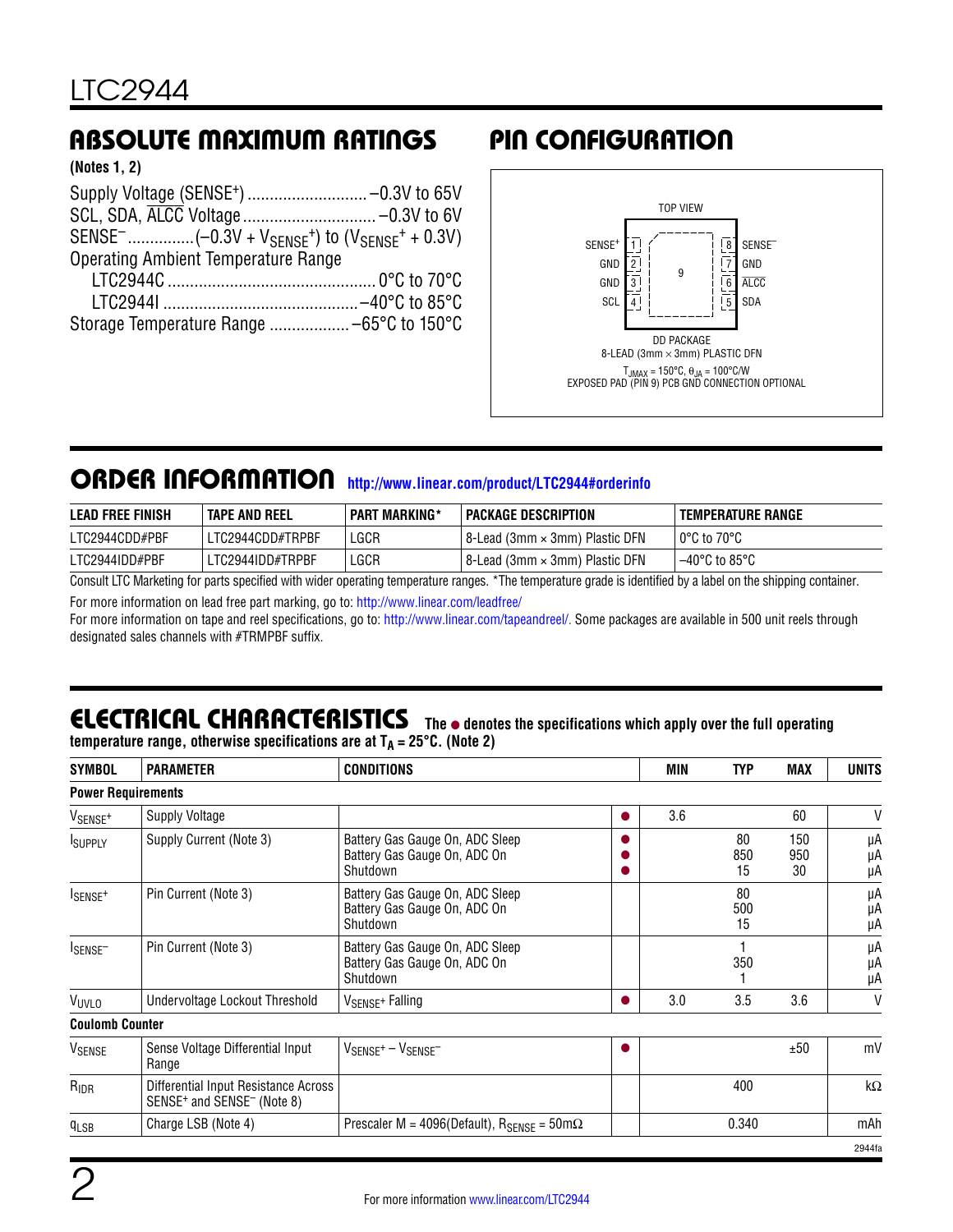### **ELECTRICAL CHARACTERISTICS** The  $\bullet$  denotes the specifications which apply over the full operating

|                        | temperature range, otherwise specifications are at $T_A = 25^{\circ}C$ . |                                                                                                                                                                                                   |   |     |            |                    |                               |
|------------------------|--------------------------------------------------------------------------|---------------------------------------------------------------------------------------------------------------------------------------------------------------------------------------------------|---|-----|------------|--------------------|-------------------------------|
| <b>SYMBOL</b>          | <b>PARAMETER</b>                                                         | <b>CONDITIONS</b>                                                                                                                                                                                 |   | MIN | <b>TYP</b> | <b>MAX</b>         | <b>UNITS</b>                  |
| <b>TCE</b>             | Total Charge Error (Note 5)                                              | $10 \text{mV} \leq  V_{SENSE}  \leq 50 \text{mV} \text{DC}$<br>$10 \text{mV} \leq  V_{\text{SENSE}}  \leq 50 \text{mV}$ DC<br>$1 \text{mV} \leq  V_{\text{SENSE}}  \leq 10 \text{mV DC}$ (Note 8) |   |     |            | ±1<br>±1.5<br>±3.5 | $\frac{0}{0}$<br>$\%$<br>$\%$ |
| V <sub>OSE</sub>       | Effective Differential Offset Voltage<br>(Note 9)                        | $V_{SENSE} \ge 500 \mu V$ , $V_{SENSE} += 30 V$                                                                                                                                                   |   |     | 5          | 10                 | $\mu$ V                       |
|                        | <b>Voltage Measurement ADC</b>                                           |                                                                                                                                                                                                   |   |     |            |                    |                               |
|                        | Resolution (No Missing Codes)                                            | (Note 8)                                                                                                                                                                                          |   | 14  |            |                    | <b>Bits</b>                   |
| $V_{FS(V)}$            | <b>Full-Scale Voltage Conversion</b>                                     |                                                                                                                                                                                                   |   |     | 70.8       |                    | $\mathsf{V}$                  |
| $\Delta V_{LSB}$       | Quantization Step of 14-Bit Voltage<br>ADC                               | (Note 6)                                                                                                                                                                                          |   |     | 4.32       |                    | mV                            |
| <b>TUE<sub>V</sub></b> | Voltage Total Unadjusted Error                                           |                                                                                                                                                                                                   |   |     |            | 1<br>1.3           | $\frac{0}{0}$<br>$\%$         |
| Gain <sub>V</sub>      | Voltage Gain Accuracy                                                    |                                                                                                                                                                                                   |   |     |            | 1.3                | $\%$                          |
| IML <sub>V</sub>       | <b>Integral Nonlinearity</b>                                             |                                                                                                                                                                                                   |   |     | ±1         | ±4                 | <b>LSB</b>                    |
| $T_{CONV(V)}$          | <b>Voltage Conversion Time</b>                                           |                                                                                                                                                                                                   |   |     |            | 48                 | ms                            |
|                        | <b>Current Measurement ADC</b>                                           |                                                                                                                                                                                                   |   |     |            |                    |                               |
|                        | Resolution (No Missing Codes)                                            | (Note 8)                                                                                                                                                                                          | 0 | 12  |            |                    | <b>Bits</b>                   |
| $V_{FS(1)}$            | <b>Full-Scale Current Conversion</b>                                     |                                                                                                                                                                                                   |   |     | ±64        |                    | mV                            |
| VSENSE                 | Sense Voltage Differential Input<br>Range                                | $V_{\text{SENSE}^+} - V_{\text{SENSE}^-}$                                                                                                                                                         |   |     |            | ±50                | mV                            |
| $\Delta I_{LSB}$       | Quantization Step of 12-Bit Current<br>ADC                               | (Note 6)                                                                                                                                                                                          |   |     | 31.25      |                    | μV                            |
| Gain                   | <b>Current Gain Accuracy</b>                                             |                                                                                                                                                                                                   |   |     |            | 1<br>1.3           | $\frac{0}{0}$<br>$\%$         |
| V <sub>OS(1)</sub>     | Offset                                                                   |                                                                                                                                                                                                   |   |     | ±1         | ±10                | <b>LSB</b>                    |
| INL <sub>1</sub>       | <b>Integral Nonlinearity</b>                                             |                                                                                                                                                                                                   |   |     | ±1         | ±4                 | <b>LSB</b>                    |
| $T_{\text{CONV(1)}}$   | <b>Current Conversion Time</b>                                           |                                                                                                                                                                                                   |   |     |            | 8                  | ms                            |
|                        | <b>Temperature Measurement ADC</b>                                       |                                                                                                                                                                                                   |   |     |            |                    |                               |
|                        | <b>Resolution (No Missing Codes)</b>                                     | (Note 8)                                                                                                                                                                                          | ● | 11  |            |                    | <b>Bits</b>                   |
| $T_{FS}$               | Full-Scale Temperature                                                   |                                                                                                                                                                                                   |   |     | 510        |                    | Κ                             |
| $\Delta T_{LSB}$       | Quantization Step of 11-Bit<br>Temperature ADC                           | (Note 6)                                                                                                                                                                                          |   |     | 0.25       |                    | Κ                             |
| <b>TUE<sub>T</sub></b> | Temperature Total Unadjusted Error                                       | $V_{SENSE^{+}} \geq 5V$<br>(Note 8)                                                                                                                                                               |   |     |            | ±З<br>±5           | К<br>Κ                        |
| $T_{CONV(T)}$          | <b>Temperature Conversion Time</b>                                       |                                                                                                                                                                                                   |   |     |            | 8                  | ms                            |
|                        | <b>Digital Inputs and Digital Outputs</b>                                |                                                                                                                                                                                                   |   |     |            |                    |                               |
| V <sub>ITH(HV)</sub>   | Logic Input Threshold                                                    | $V_{SENSE^+} \ge 5V$                                                                                                                                                                              |   | 0.8 |            | 2.2                | V                             |
| $V_{\text{ITH(LV)}}$   |                                                                          | $3.6V < V_{SENSE} + < 5V$                                                                                                                                                                         |   | 0.5 |            | 1.8                | V                             |
| $V_{OL}$               | Low Level Output Voltage, ALCC,<br><b>SDA</b>                            | $I = 3mA$ , $V_{SENSE} + \geq 5V$                                                                                                                                                                 |   |     |            | 0.4                | $\mathsf{V}$                  |
| I <sub>IN</sub>        | Input Leakage, ALCC, SCL, SDA                                            | $V_{IN} = 5V$                                                                                                                                                                                     |   |     |            | 1                  | μA                            |
| $C_{\text{IN}}$        | Input Capacitance, , ALCC, SCL,<br>SDA                                   | (Note 8)                                                                                                                                                                                          |   |     |            | 10                 | pF                            |
| t <sub>PCC</sub>       | Minimum Charge Complete (CC)<br>Pulse Width                              |                                                                                                                                                                                                   |   |     |            |                    | μs                            |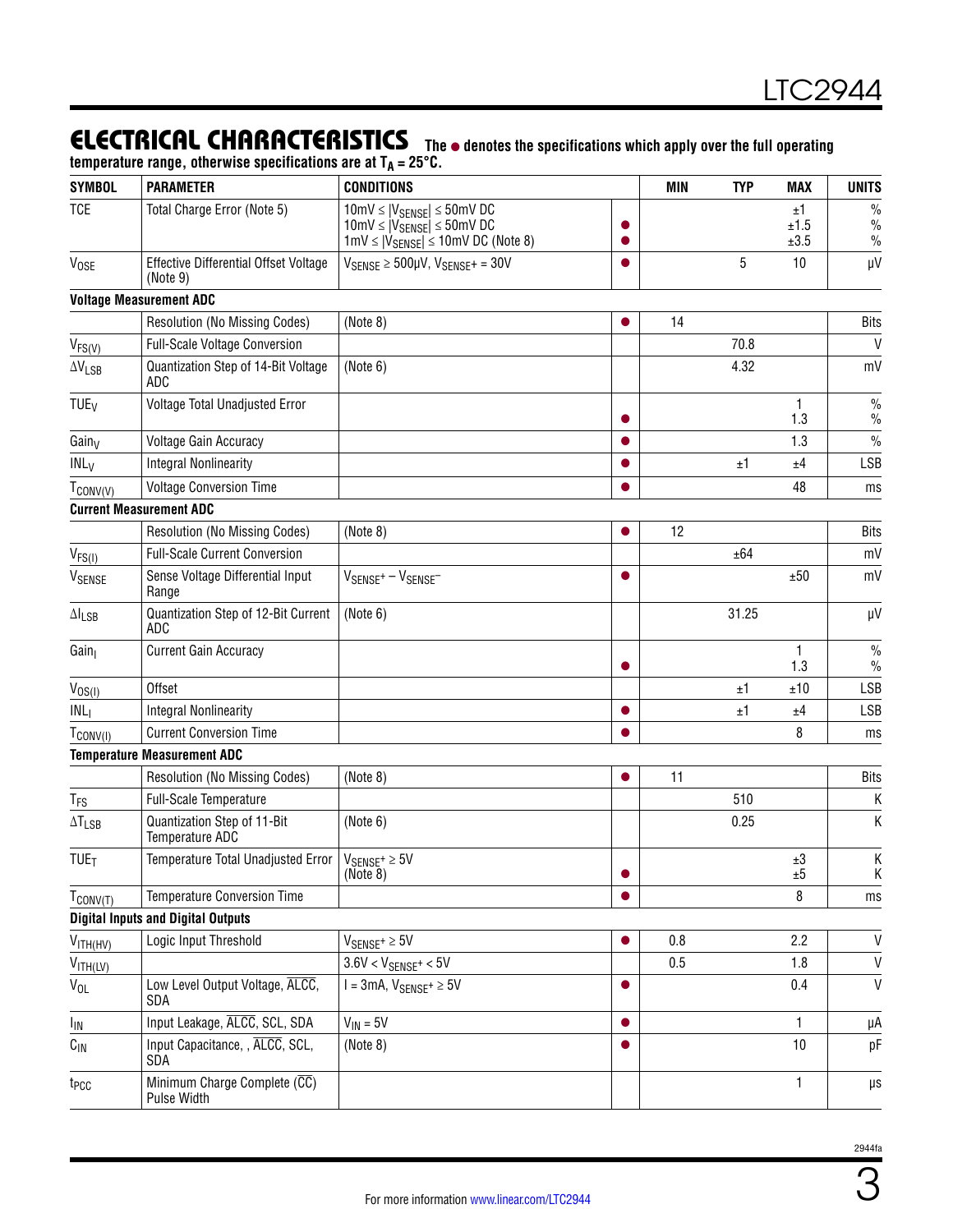### **ELECTRICAL CHARACTERISTICS** The  $\bullet$  denotes the specifications which apply over the full operating

temperature range, otherwise specifications are at T<sub>A</sub> = 25°C.

| <b>SYMBOL</b>                           | <b>PARAMETER</b>                                       | <b>CONDITIONS</b> |   | <b>MIN</b>           | <b>TYP</b> | <b>MAX</b> | <b>UNITS</b> |
|-----------------------------------------|--------------------------------------------------------|-------------------|---|----------------------|------------|------------|--------------|
| 1 <sup>2</sup> C Timing Characteristics |                                                        |                   |   |                      |            |            |              |
| f <sub>SCL(MAX)</sub>                   | Maximum SCL Clock Frequency                            |                   | O | 400                  | 900        |            | kHz          |
| $t_{\text{BUF(MAX)}}$                   | Bus Free Time Between Stop/Start                       |                   | o |                      |            | 1.3        | μs           |
| $t_{\text{SU(STA(MIN))}}$               | Minimum Repeated Start Set-Up<br>Time                  |                   |   |                      |            | 600        | ns           |
| $t_{HD(STA(MIN))}$                      | Minimum Hold Time (Repeated)<br><b>Start Condition</b> |                   |   |                      |            | 600        | ns           |
| $t_{\text{SU(STO(MIN))}}$               | Minimum Set-Up Time for Stop<br>Condition              |                   |   |                      |            | 600        | ns           |
| $t_{\text{SU(DAT(MIN))}}$               | Minimum Data Setup Time Input                          |                   |   |                      |            | 100        | ns           |
| $H_{\text{HD}(\text{DAT}(MIN))}$        | Minimum Data Hold Time Input                           |                   |   |                      |            | 50         | ns           |
| <b>HDDATO</b>                           | Data Hold Time Input Output                            |                   | 0 | 0.3                  |            | 0.9        | μs           |
| $T_{OF}$                                | Data Output Fall Time                                  | (Notes 7, 8)      | ● | $20 + 0.1 \cdot C_R$ |            | 300        | ns           |

**Note 1.** Stresses beyond those listed under Absolute Maximum Ratings may cause permanent damage to the device. Exposure to any Absolute Maximum Rating condition for extended periods may affect device reliability and lifetime.

**Note 2.** All currents into pins are positive, all voltages are referenced to GND unless otherwise specified.

**Note 3.**  $I_{SUPPLY} = I_{SENSE^+} + I_{SENSE^-}$ . In most operating modes  $I_{SUPPLY}$  is flowing in SENSE<sup>+</sup> pin. Only during ADC conversions current is flowing in SENSE<sup>-</sup> pin as well. Typically,  $I_{\text{SENSE}}$  =  $V_{\text{SENSE}}$ -/150k during ADC voltage conversion and  $I_{SENSE}$  = 20µA during ADC current conversion.

**Note 4.** The equivalent charge of an LSB in the accumulated charge register depends on the value of RSENSE and the setting of the internal prescaling factor M:

 $q_{LSB} = 0.340$ mAh • (50m $\Omega$ /R<sub>SENSE</sub>) • (M/4096):

See Choosing R<sub>SENSE</sub> and Choosing Coulomb Counter Prescaler M section for more information. 1mAh = 3.6C (Coulombs)

**Note 5.** Deviation of  $q_{LSB}$  from its nominal value.

**Note 6.** The quantization step of the 14-bit ADC in voltage mode, 12-bit ADC in current mode and 11-bit ADC in temperature mode is not the same as the LSB of the respective combined 16-bit registers. See the Voltage, Current and Temperature Registers section for more information.

**Note 7.**  $C_B$  = Capacitance of one bus line in pF (10pF  $\leq C_B \leq 400pF$ ).

**Note 8.** Guaranteed by design, not subject to test.

**Note 9.** See "Effect of Differential Offset Voltage on Total Charge Error" section.

### Timing Diagram



**Figure 1. Definition of Timing on I2C Bus**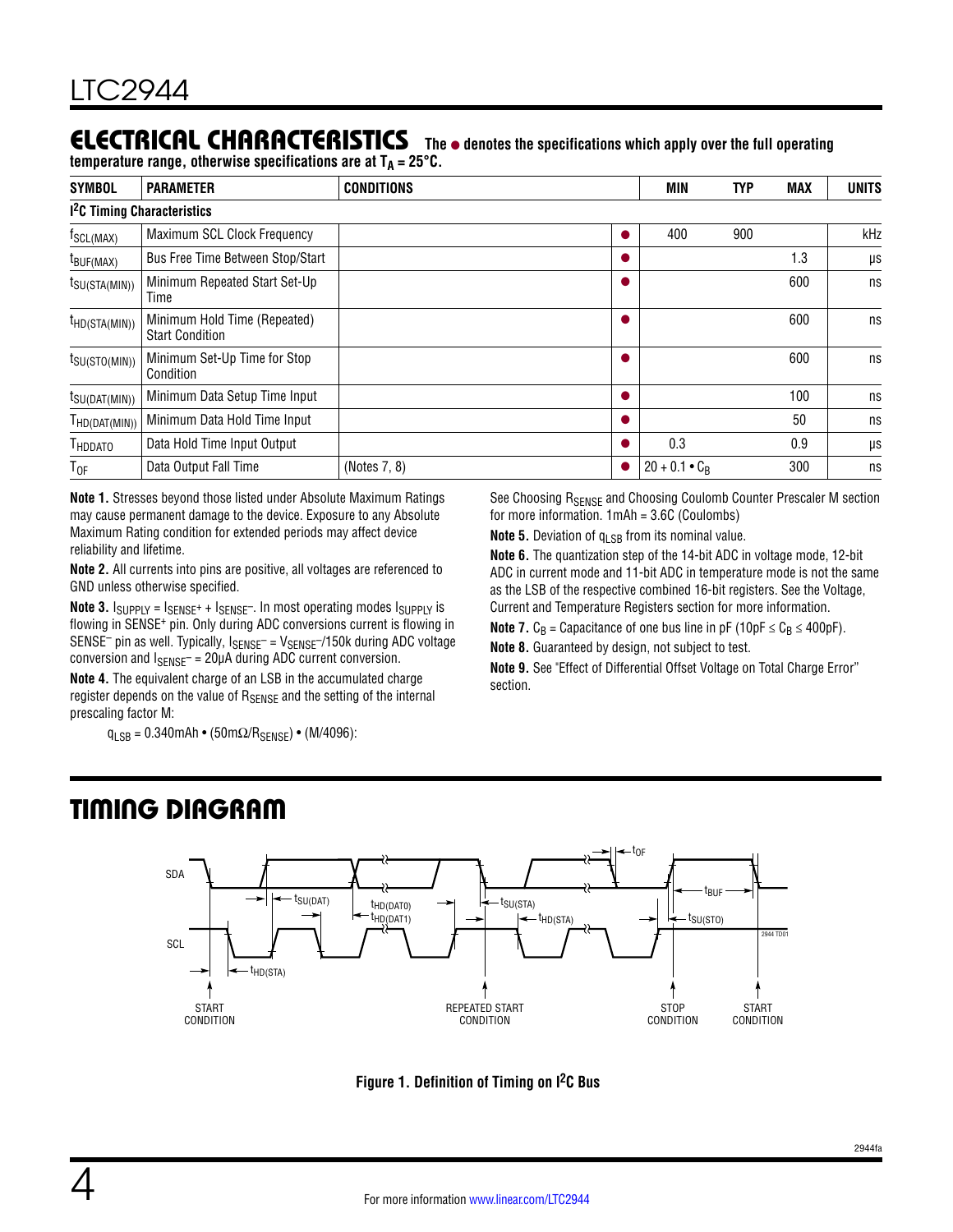5

### Typical Performance Characteristics

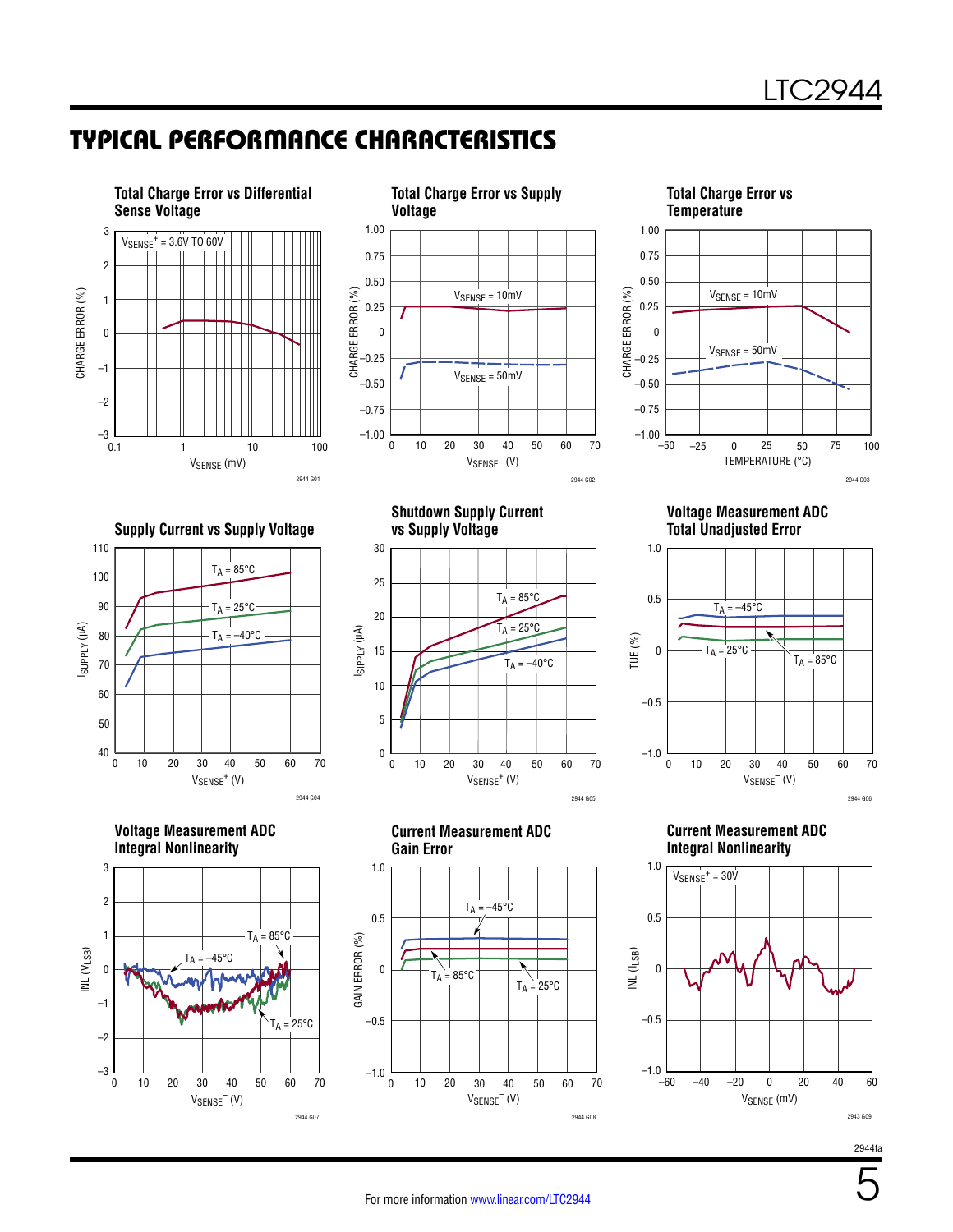### Typical Performance Characteristics



### Pin Functions

**SENSE+ (Pin 1):** Positive Current Sense Input and Power Supply. Connect to load/charger side of the sense resistor.  $V_{\text{SFNSF}}$ + operating range is 3.6V to 60V. SENSE<sup>+</sup> is also an input to the ADC during current measurement. Bypass to GND with a 1µF capacitor located as close to pin 1 and pin 2 as possible.

**GND (Pin 2, Pin 3, Pin 7):** Device Ground. Connect directly to the negative battery terminal.

**SCL (Pin 4):** Serial Bus Clock Input. SCL is internally pulled up with 50µA (typ) above its logic input high threshold to about 2V (typ).

**SDA (Pin 5):** Serial Bus Data Input and Output. SDA is internally pulled up with 50µA (typ) above its logic input high threshold to about 2V (typ).

**ALCC (Pin 6):** Alert Output or Charge Complete Input. Configured either as an SMBus alert output or charge complete input by control register bits B[2:1]. At power-up, the pin defaults to alert mode conforming to the SMBus alert response protocol. It behaves as an open-drain logic output that pulls to GND when any threshold register value is exceeded. When configured as a charge complete input, connect to the charge complete output from the battery charger circuit. A low level at  $\overline{CC}$  sets the value of the accumulated charge (registers C, D) to FFFFh.

**SENSE– (Pin 8):** Negative Current Sense Input. Connect SENSE– to the positive battery terminal side of the sense resistor. The voltage between SENSE<sup>-</sup> and SENSE<sup>+</sup> must remain within ±50mV in normal operation. SENSE– is also an input to the ADC during voltage and current measurement.

**Exposed Pad (Pin 9):** Exposed pad may be left open or connected to device ground (GND).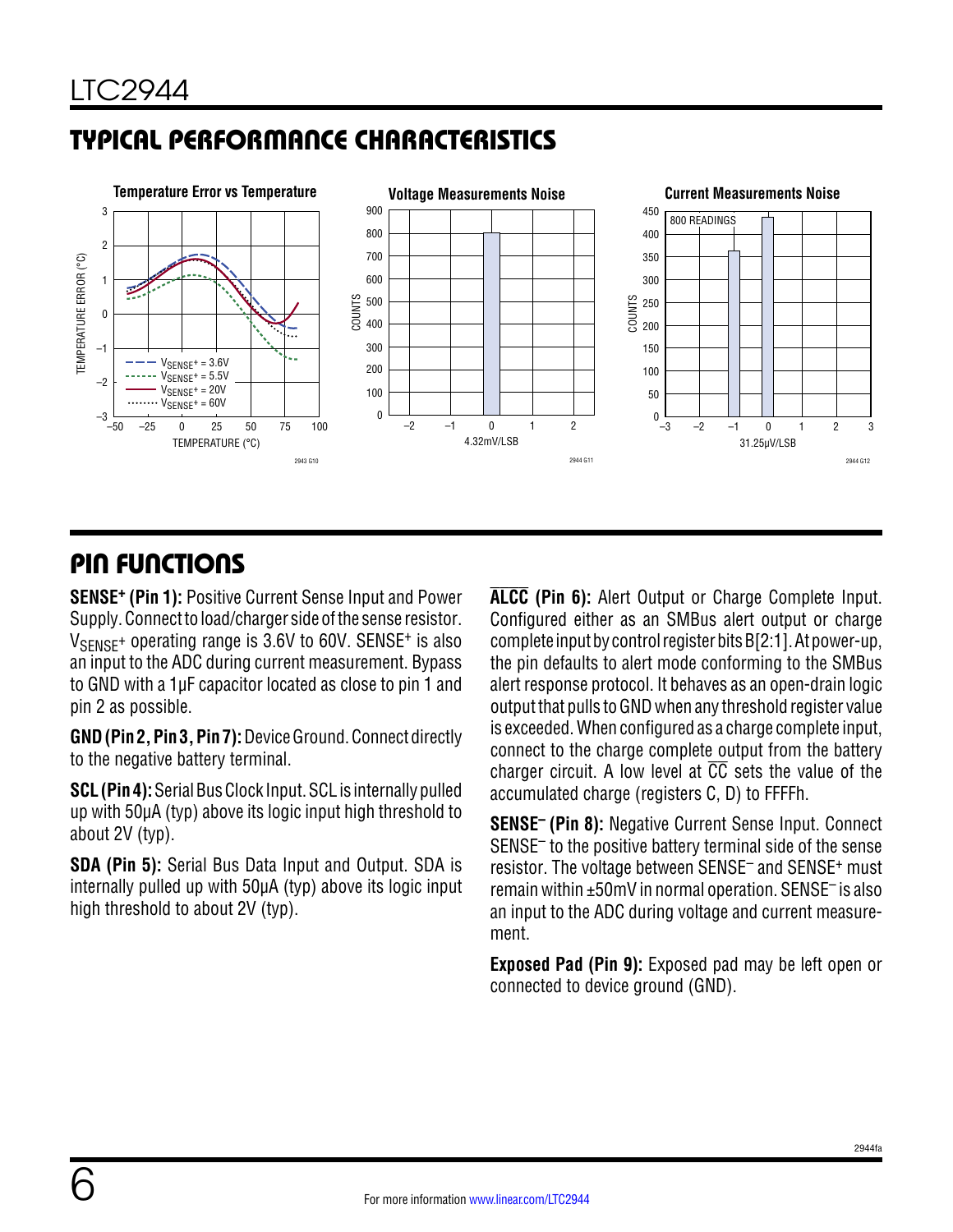### Block Diagram



7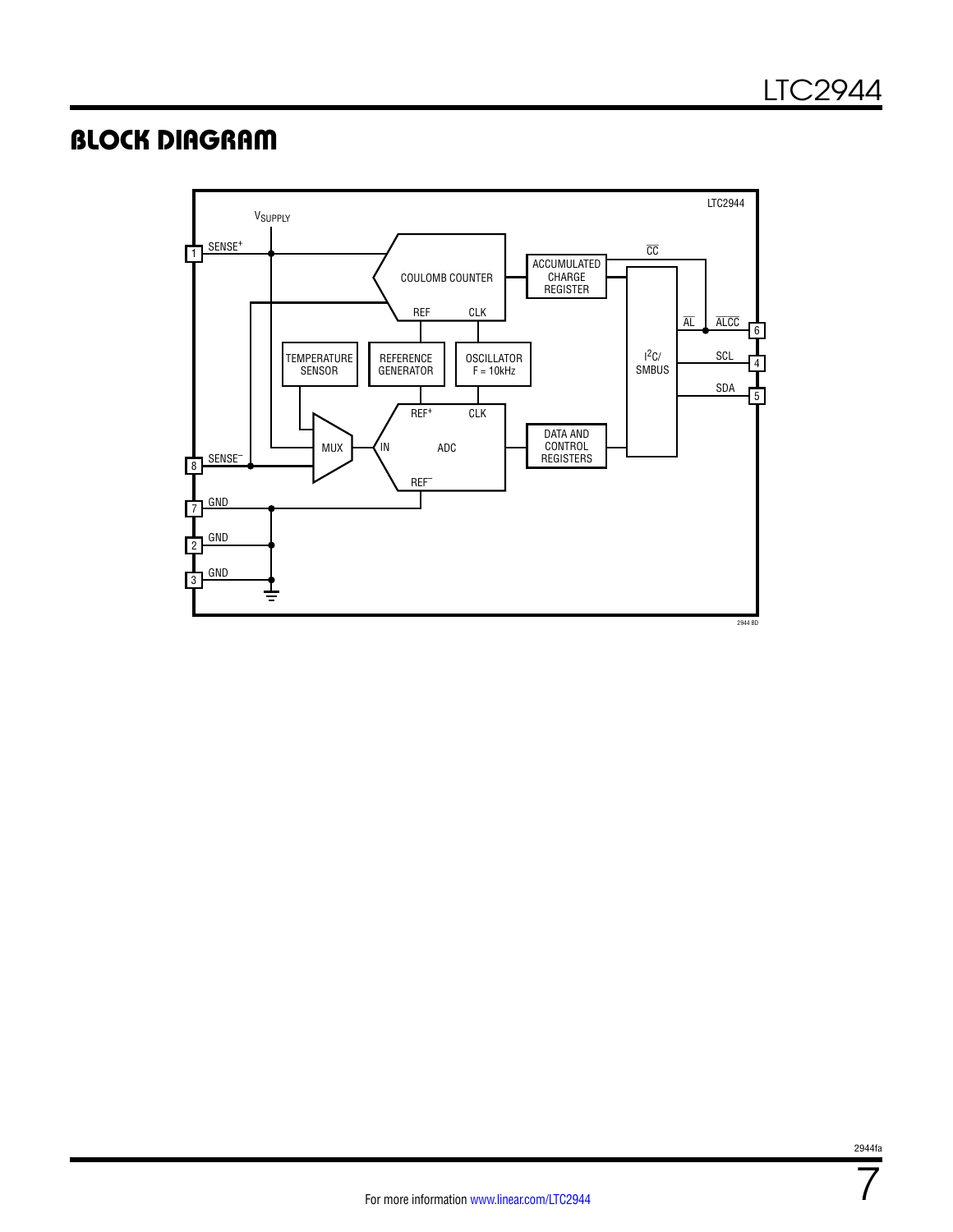### **OPERATION**

#### **Overview**

The LTC2944 is a battery gas gauge designed for use with multicell batteries with terminal voltages from 3.6V to 60V. It measures battery charge and discharge, battery voltage, current and its own temperature.

A precision analog coulomb counter integrates current through a sense resistor between the battery's positive terminal and the load or charger. Battery voltage, battery current and silicon temperature are measured with an internal ADC.

#### **Coulomb Counter**

Charge is the time integral of current. The LTC2944 measures charge by monitoring the voltage developed across a sense resistor. The differential voltage between SENSE<sup>+</sup> and SENSE<sup>–</sup> is applied to an auto-zeroed differential analog integrator to infer charge.

When the integrator output ramps to REFHI or REFLO levels, switches S1, S2, S3 and S4 toggle to reverse the ramp direction (Figure 2). By observing the condition of the switches and the ramp direction, polarity is determined. This approachalsosignificantly lowers the impactonoffset of the analog integrator as described in the Differential Offset Voltage section.

A programmable prescaler effectively increases integration time by a factor M programmable from 1 to 4096. At each underflow or overflow of the prescaler, the accumulated charge register (ACR) value is incremented or decremented one count. The value of accumulated charge is read via the I<sup>2</sup>C interface

#### **Voltage, Current and Temperature ADC**

The LTC2944 includes a 14-bit No Latency ΔΣ analog-todigital converter, with internal clock and voltage reference circuits.

The ADC can be used to monitor the battery voltage at SENSE– or the battery current flowing through the sense resistor or to convert the output of the on-chip temperature sensor.

Conversion of voltage, current and temperature are triggered by programming the control register via the I2C interface. The LTC2944 includes a scan mode where voltage, current and temperature conversion measurements are executed every 10 seconds. At the end of each conversion the corresponding registers are updated and the converter goes to sleep to minimize quiescent current.

The temperature sensor generates a voltage proportional to temperature with a slope of 2mV/K resulting in a voltage of 600mV at 27°C.

#### **Power-Up Sequence**

When SENSE<sup>+</sup> rises above a threshold of approximately 3.3V, the LTC2944 generates an internal power-on reset (POR) signal and sets all registers to their default state. In the default state, the coulomb counter is active while the voltage, current and temperature ADC is switched off. The accumulated charge register is set to mid-scale (7FFFh), all low threshold registers are set to 0000h and all high threshold registers are set to FFFFh. The alert mode is enabled and the coulomb counter prescaling factor M is set to 4096.



**Figure 2. Coulomb Counter Section of the LTC2944**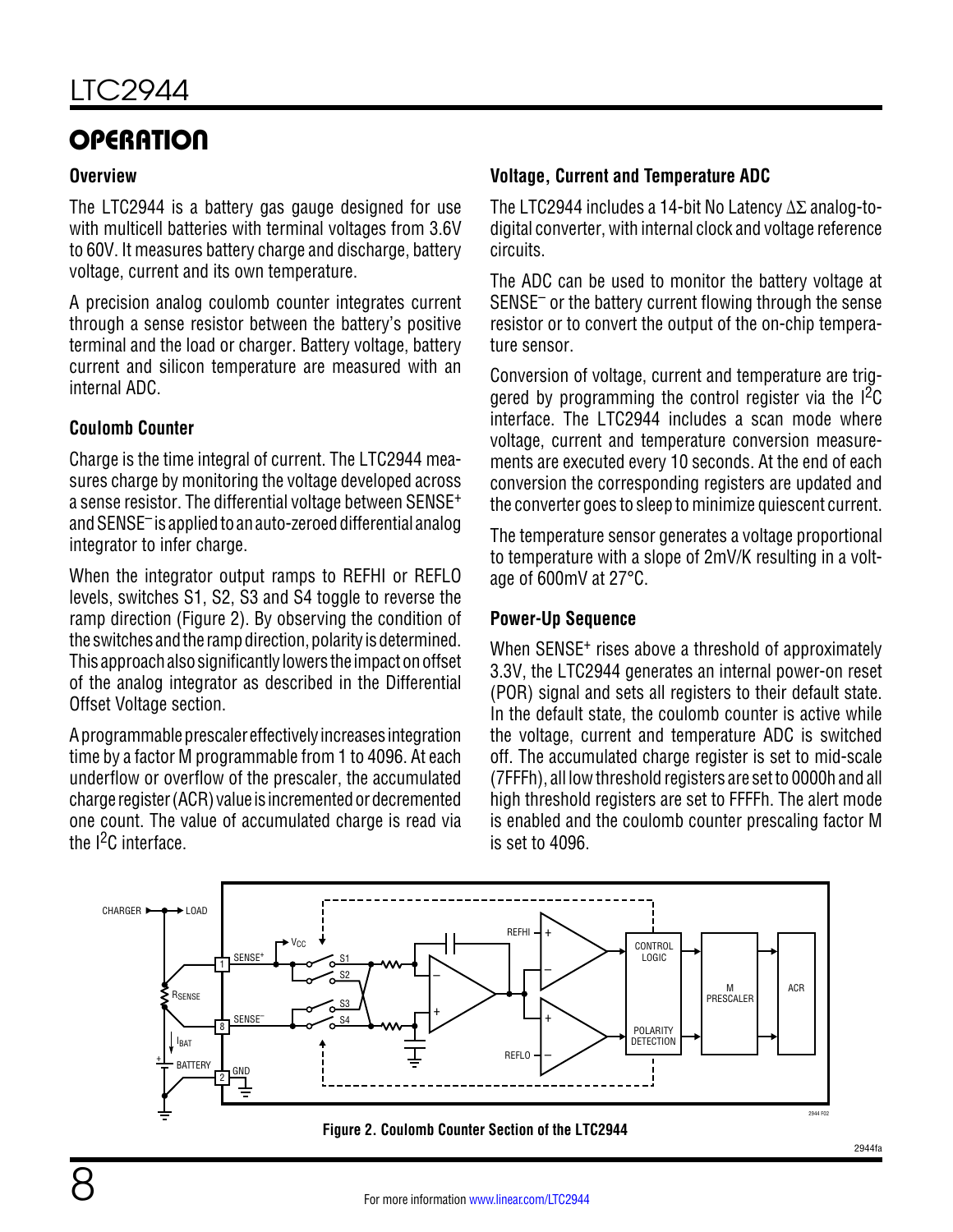#### **Internal Registers**

The LTC2944 register map is shown in Table 1. The LTC2944 integrates current through a sense resistor, measures battery voltage, current and temperature and stores the results in internal 16-bit registers accessible via  $1<sup>2</sup>C$ . High and low limits can be programmed for each measured quantity. The LTC2944 continuously monitors these limits and sets a flag in the status register when a limit is exceeded. If the alert mode is enabled, the  $\overline{\text{ALCC}}$ pin pulls low.

#### **Table 1. Register Map**

| <b>ADDRESS</b><br><b>NAME</b><br><b>REGISTER DESCRIPTION</b> |   |                                   |     | <b>DEFAULT</b>  |
|--------------------------------------------------------------|---|-----------------------------------|-----|-----------------|
| 00h                                                          | А | <b>Status</b>                     | R   | See Table 2     |
| 01h                                                          | B | Control                           | R/W | 3Ch             |
| 02h                                                          | C | <b>Accumulated Charge MSB</b>     | R/W | 7Fh             |
| 03h                                                          | D | <b>Accumulated Charge LSB</b>     | R/W | FFh             |
| 04h                                                          | E | Charge Threshold High MSB         | R/W | FFh             |
| 05h                                                          | F | Charge Threshold High LSB         | R/W | FFh             |
| 06h                                                          | G | <b>Charge Threshold Low MSB</b>   | R/W | 00 <sub>h</sub> |
| 07h                                                          | Η | Charge Threshold Low LSB          | R/W | 00 <sub>h</sub> |
| 08h                                                          | I | <b>Voltage MSB</b>                | R   | 00h             |
| 09h                                                          | J | Voltage LSB                       | R   | 00h             |
| 0Ah                                                          | K | Voltage Threshold High MSB        | R/W | FFh             |
| 0Bh                                                          | L | Voltage Threshold High LSB        | R/W | FFh             |
| 0Ch                                                          | M | <b>Voltage Threshold Low MSB</b>  | R/W | 00h             |
| 0Dh                                                          | N | Voltage Threshold Low LSB         | R/W | 00h             |
| 0Eh                                                          | 0 | <b>Current MSB</b>                | R   | 00h             |
| 0Fh                                                          | P | <b>Current LSB</b>                | R   | 00h             |
| 10h                                                          | Q | <b>Current Threshold High MSB</b> | R/W | FFh             |
| 11h                                                          | R | <b>Current Threshold High LSB</b> | R/W | FFh             |
| 12h                                                          | S | <b>Current Threshold Low MSB</b>  | R/W | 00h             |
| 13h                                                          | T | <b>Current Threshold Low LSB</b>  | R/W | 00h             |
| 14h                                                          | U | <b>Temperature MSB</b>            | R   | 00h             |
| 15h                                                          | V | <b>Temperature LSB</b>            | R   | 00h             |
| 16h                                                          | W | Temperature Threshold High        | R/W | FFh             |
| 17h                                                          | χ | <b>Temperature Threshold Low</b>  | R/W | 00h             |

 $R = Read, W = Write$ 

The status of the charge, voltage, current and temperature alerts is reported in the status register shown in Table 2. Table 2 Status Register (A)

| BIT  | <b>NAME</b>                                     | <b>OPERATION</b>                                                                                                                   | DEFAULT |
|------|-------------------------------------------------|------------------------------------------------------------------------------------------------------------------------------------|---------|
| A[7] | Reserved                                        |                                                                                                                                    |         |
| A[6] | <b>Current Alert</b>                            | Indicates one of the current<br>limits was exceeded                                                                                | 0       |
| A[5] | Accumulated<br>Charge<br>Overflow/<br>Underflow | Indicates that the value of the<br>ACR hit either top or bottom                                                                    | 0       |
| A[4] | Temperature<br>Alert                            | Indicates one of the<br>temperature limits was<br>exceeded                                                                         | 0       |
| A[3] | Charge Alert<br>High                            | Indicates that the ACR value<br>exceeded the charge threshold<br>high limit                                                        | 0       |
| A[2] | Charge Alert<br>l ow                            | Indicates that the ACR value<br>exceeded the charge threshold<br>low limit                                                         | 0       |
| A[1] | Voltage Alert                                   | Indicates one of the voltage<br>limits was exceeded                                                                                | 0       |
| A[0] | Undervoltage<br><b>Lockout Alert</b>            | Indicates recovery from<br>undervoltage. If set to 1, a<br>UVLO has occurred and the<br>contents of the registers are<br>uncertain | 1       |

After each voltage, current or temperature conversion, the conversion result is compared to the respective threshold registers. If a value in the threshold registers is exceeded, the corresponding bit A[6], A[4] or A[1] is set.

The accumulated charge register (ACR) is compared to the charge thresholds every time the analog integrator increments or decrements the prescaler. If the ACR value exceeds the threshold register values, the corresponding bit A[3] or A[2] are set. Bit A[5] is set if the accumulated charge registers (ACR) overflows or underflows. At each overflow or underflow, the ACR rolls over and resumes integration.

The undervoltage lockout (UVLO) bit of the status register A[0] is set if, during operation, the voltage on the SENSE+ pin drops below 3.5V without reaching the POR level. The analog parts of the coulomb counter are switched off while the digital register values are retained. After recovery of the supply voltage, the coulomb counter resumes integrating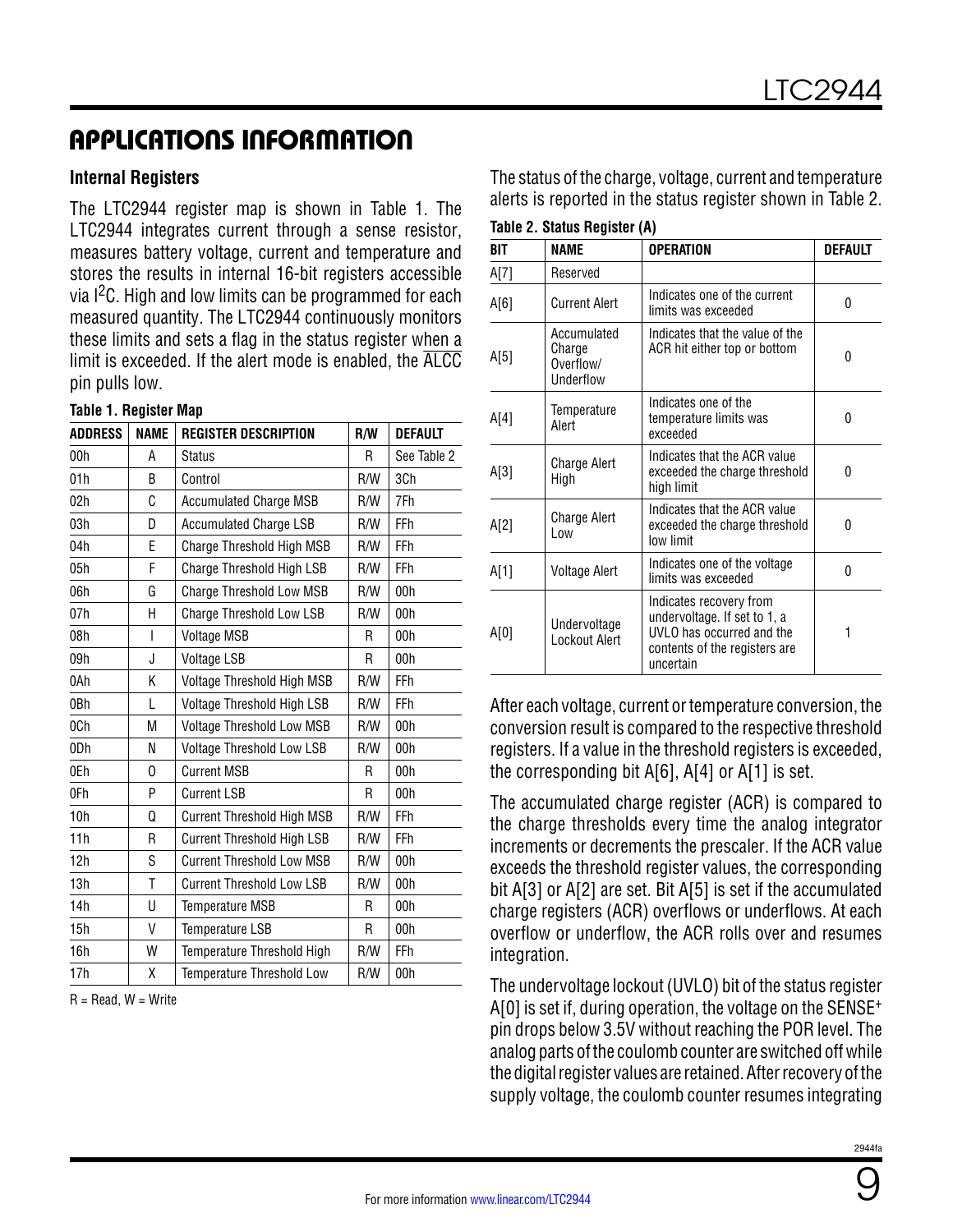with the stored value in the accumulated charge registers but it has missed any charge flowing while SENSE+ < 3.5V.

All status register bits are cleared after being read by the host, but might be reasserted after the next temperature, voltage or current conversion or charge integration, if the corresponding alert condition is still fulfilled.

### **Control Register (B)**

The operation of the LTC2944 is controlled by programming the control register. Table 3 shows the organization of the 8-bit control register B[7:0].

#### **Table 3. Control Register B**

| BIT    | <b>NAME</b> | <b>OPERATION</b>                                                                       |                                                                                                | <b>DEFAULT</b> |  |  |  |  |
|--------|-------------|----------------------------------------------------------------------------------------|------------------------------------------------------------------------------------------------|----------------|--|--|--|--|
| B[7:6] | ADC Mode    | conversions                                                                            | [11] Automatic Mode:<br>continuously performing<br>voltage, current and temperature            |                |  |  |  |  |
|        |             | [10] Scan Mode: performing<br>voltage, current and temperature<br>conversion every 10s |                                                                                                |                |  |  |  |  |
|        |             | sleep                                                                                  | [01] Manual Mode: performing<br>single conversions of voltage,<br>current and temperature then |                |  |  |  |  |
|        |             | $[00]$ Sleep                                                                           |                                                                                                |                |  |  |  |  |
| B[5:3] | Prescaler M | Sets coulomb counter prescaling<br>factor M between 1 and 4096.<br>Default is 4096.    |                                                                                                | [111]          |  |  |  |  |
|        |             | Maximum value is limited to 4096                                                       |                                                                                                |                |  |  |  |  |
|        |             | B[5:3]                                                                                 |                                                                                                |                |  |  |  |  |
|        |             | 000                                                                                    |                                                                                                |                |  |  |  |  |
|        |             | 001                                                                                    | 4                                                                                              |                |  |  |  |  |
|        |             | 010                                                                                    | 16                                                                                             |                |  |  |  |  |
|        |             | 011                                                                                    | 64                                                                                             |                |  |  |  |  |
|        |             | 100                                                                                    | 256                                                                                            |                |  |  |  |  |
|        |             | 101                                                                                    | 1024                                                                                           |                |  |  |  |  |
|        |             | 110                                                                                    | 4096                                                                                           |                |  |  |  |  |
|        |             | 111                                                                                    | 4096                                                                                           |                |  |  |  |  |

| RIT    | NAME      | <b>OPERATION</b>                                                                                                                                                                                                   | <b>DEFAULT</b> |
|--------|-----------|--------------------------------------------------------------------------------------------------------------------------------------------------------------------------------------------------------------------|----------------|
| B[2:1] | ALCC      | Configures the ALCC pin.                                                                                                                                                                                           | [10]           |
|        | Configure | [10] Alert Mode.                                                                                                                                                                                                   |                |
|        |           | Alert functionality enabled. Pin<br>becomes logic output.                                                                                                                                                          |                |
|        |           | [01] Charge Complete Mode. Pin<br>becomes logic input and accepts<br>charge complete inverted signal<br>(e.g., from a charger) to set<br>accumulated charge register (C,D)<br>to FFFFh.<br>[00] ALCC pin disabled. |                |
|        |           | [11] Not allowed.                                                                                                                                                                                                  |                |
| B[0]   | Shutdown  | Shut down analog section to<br>reduce IsuppLy.                                                                                                                                                                     | [0]            |

### **Power Down B[0]**

Setting B[0] to 1 shuts down the analog parts of the LTC2944, reducing the current consumption to less than 15μA (typical). The circuitry managing  $I^2C$  communication remains operating and the values in the registers are retained. Note that any charge flowing while B[0] is 1 is not measured and any charge information below 1LSB of the accumulated charge register is lost.

### **Alert/Charge Complete Configuration B[2:1]**

The ALCC pin is a dual function pin configured by the control register. By setting bits B[2:1] to [10] (default), the ALCC pin is configured as an alert pin following the SMBus protocol. In this configuration, the ALCC is pulled low if one of the four measured quantities (charge, voltage, current, temperature) exceeds its high or low threshold or if the value of the accumulated charge register overflows or underflows. An alert response procedure started by the master resets the alert at the ALCC pin. If the configuration of the ALCC pin is changed while it is pulled low due to an alert condition, the part will continue to pull ALCC low until a successful alert response procedure (ARA) has been issued by the master. For further information see the Alert Response Protocol section.

Setting the control bits B[2:1] to [01] configures the ALCC pin as a digital input. In this mode, a low input on the ALCC pin indicates to the LTC2944 that the battery is full and the accumulated charge register is set to its maximum, value FFFFh.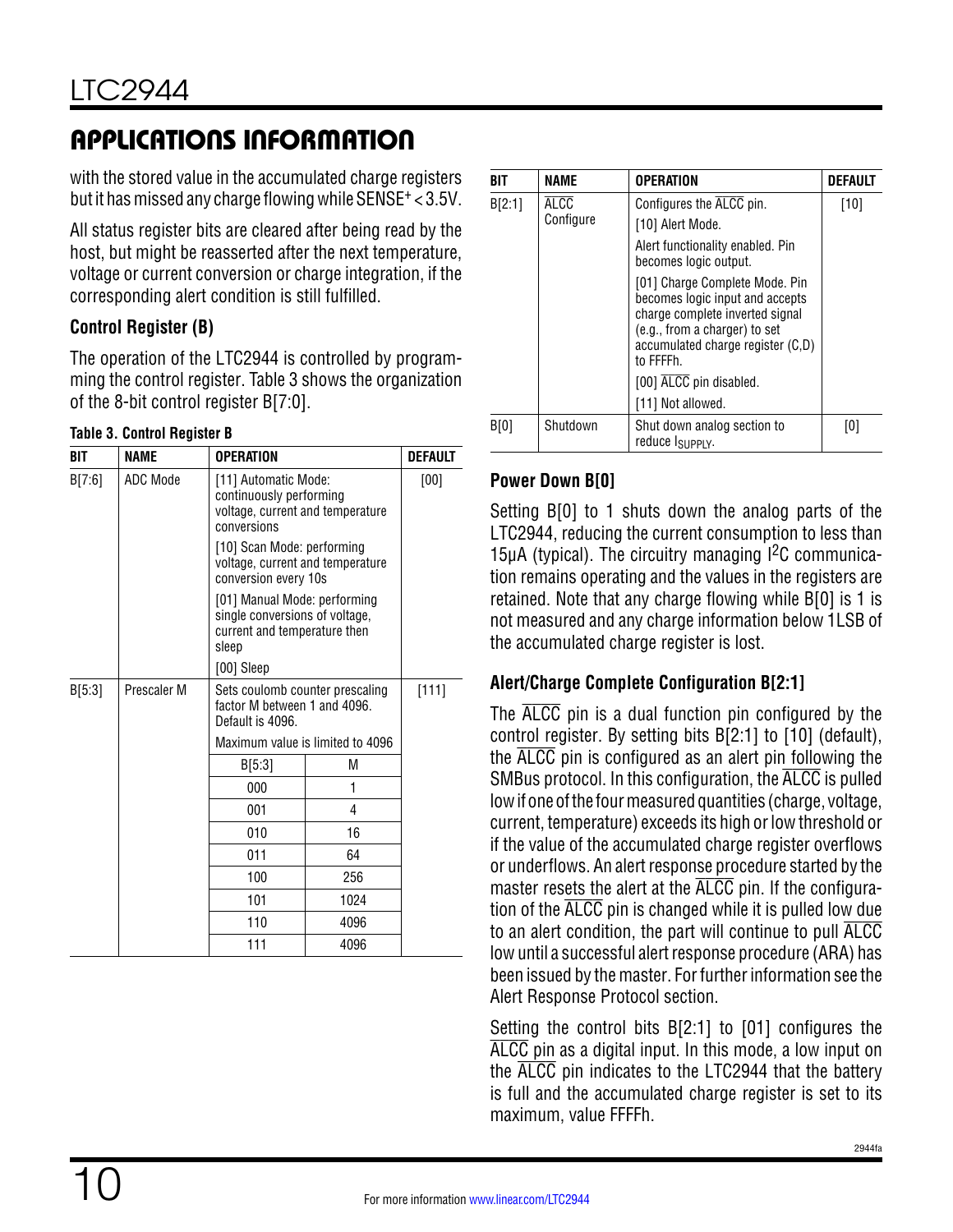If neither the alert nor the charge complete functionality is desired, bits B[2:1] should be set to [00]. The ALCC pin is then disabled and should be tied to the supply of the I<sup>2</sup>C bus with a 10k resistor.

Avoid setting B[2:1] to [11] as it enables the alert and the charge complete modes simultaneously.

### **Choosing RSENSE**

To achieve the specified precision of the coulomb counter, the differential voltage between SENSE+ and SENSE– must stay within  $\pm 50$ mV. With input signals up to 300mV the LTC2944 will remain functional but the precision of the coulomb counter is not guaranteed.

The required value of the external sense resistor, R<sub>SFNSF</sub>, is determined by the maximum input range of  $V_{\text{SFRSF}}$  and the maximum current of the application:

$$
R_{\text{SENSE}} \leq \frac{50 \text{mV}}{I_{\text{MAX}}}
$$

The choice of the external sense resistor value influences the gain of the coulomb counter. A larger sense resistor gives a larger differential voltage between SENSE+ and SENSE– for the same current resulting in more precise coulomb counting. The amount of charge represented by the least significant bit  $(q<sub>LSR</sub>)$  of the accumulated charge (registers C, D) is equal to:

$$
q_{LSB} = 0.340 \text{mAh} \cdot \frac{50 \text{m}\Omega}{R_{SENSE}} \cdot \frac{M}{4096}
$$

or

$$
q_{LSB} = 0.340 \text{mAh} \cdot \frac{50 \text{m}\Omega}{R_{SENSE}}
$$

when the prescaler is set to its default value of  $M = 4096$ .

Note that 1mAh = 3.6C (coulomb).

Choosing  $R_{\text{SENSE}} = 50 \text{mV/I}_{\text{MAX}}$  is not sufficient in applications where the battery capacity ( $Q_{\text{BAT}}$ ) is very large compared to the maximum current  $(I_{MAX})$ :

 $Q_{\text{BAT}} > I_{\text{MAX}}$  • 22 Hours

For such low current applications with a large battery, choosing  $R_{\text{SENSE}}$  according to  $R_{\text{SENSE}} = 50 \text{mV/I}_{\text{MAX}}$  can lead to a  $q_{LSB}$  smaller than  $Q_{BAT}/2^{16}$  and the 16-bit accumulated charge register may underflow before the battery is exhausted or overflow during charge. Choose, in this case, a maximum  $R_{\text{SFNSF}}$  of:

$$
R_{SENSE} \leq \frac{0.340mAh \cdot 2^{16}}{Q_{BAT}} \cdot 50m\Omega
$$

In an example application where the maximum current is  $I_{MAX}$  = 100mA, calculating  $R_{SENSE}$  = 50mV/ $I_{MAX}$  would lead to a sense resistor of 500m $\Omega$ . This gives a q<sub>LSB</sub> of 34μAh and the accumulated charge register can represent a maximum battery capacity of  $Q_{BAT} = 34\mu Ah \cdot 65535 =$ 2228mAh. If the battery capacity is larger,  $R_{\text{SENSF}}$  must be lowered. For example, R<sub>SFNSF</sub> should be reduced to 150m $\Omega$  if a battery with a capacity of 7200mAh is used.

#### **Choosing Coulomb Prescaler M B[5:3]**

If the battery capacity ( $Q_{BAT}$ ) is small compared to the maximum current  $(I_{MAX})$  the prescaler value M should be changed from its default value (4096).

In these applications with a small battery but a high maximum current,  $q_{LSB}$  can get quite large with respect to the battery capacity. For example, if the battery capacity is 100mAh and the maximum current is 1A, the standard equation leads to choosing a sense resistor value of 50mΩ, resulting in:

 $q_{1 \text{ SR}} = 0.340 \text{ mA} \text{h} = 1224 \text{ m} \text{C}$ 

The battery capacity then corresponds to only 294  $q_{LSB}$ and less than 0.5% of the accumulated charge register is utilized.

To preserve digital resolution in this case, the LTC2944 includes a programmable prescaler. Lowering the prescaler factor M reduces  $q_{LSB}$  to better match the accumulated charge register to the capacity of the battery. The prescaling factor M can be chosen between 1 and its default value of 4096. The charge LSB then becomes:

$$
q_{LSB} = 0.34 \text{mAh} \cdot \frac{50 \text{m}\Omega}{R_{SENSE}} \cdot \frac{M}{4096}
$$

2944fa

11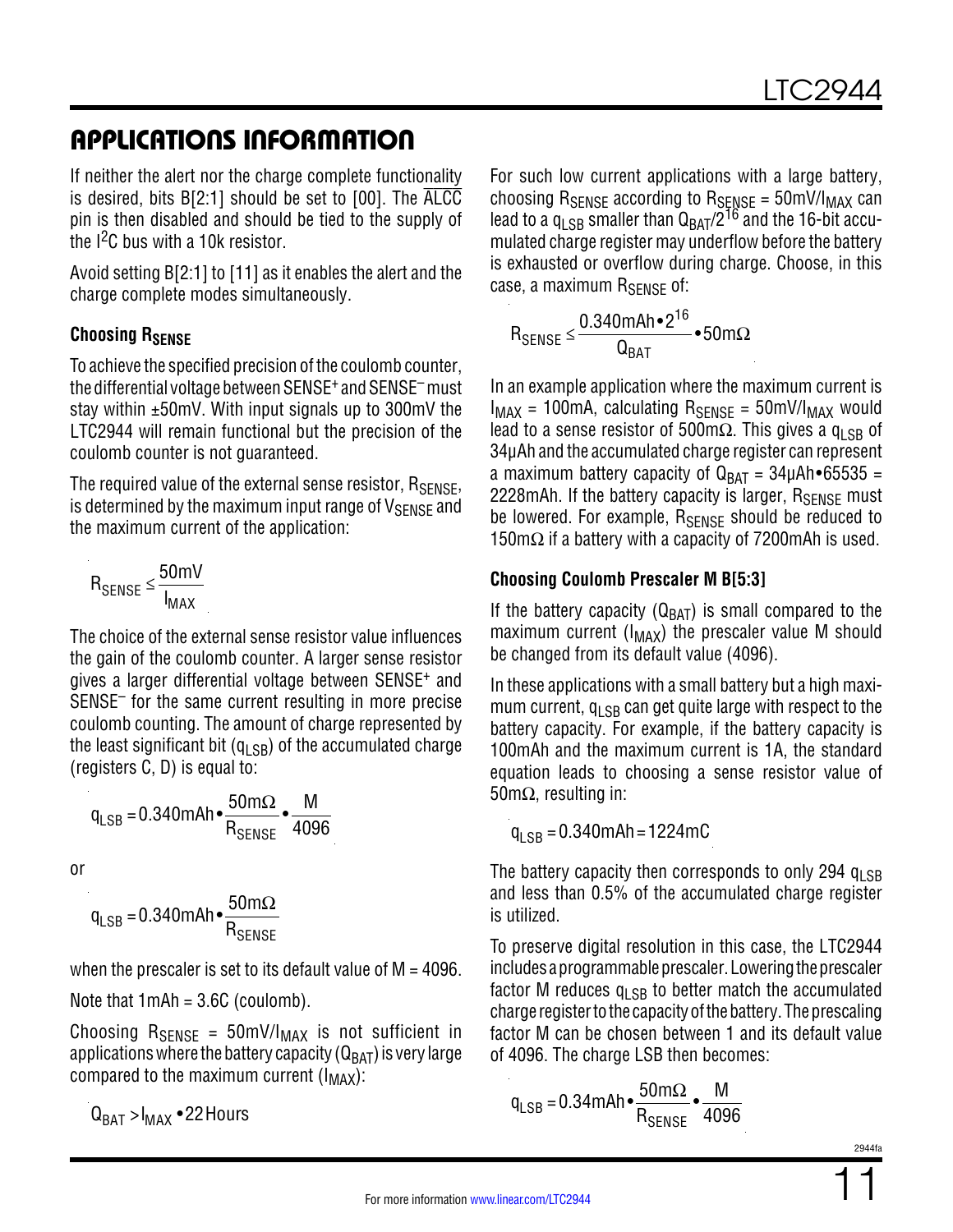To use as much of the range of the accumulated charge register as possible the prescaler factor M should be chosen for a given battery capacity  $Q_{BAT}$  and a sense resistor R<sub>SENSE</sub> as:

M≥ 4096 • QBAT <sup>216</sup> •0.340mAh • RSENSE  $50$ m $\Omega$ 

M can be set to 1, 4, 16, ... 4096 by programming B[5:3] of the control register as M =  $2^2 \cdot (4 \cdot B[5] + 2 \cdot B[4] + B[3])$ . The default value is 4096.

In the above example of a 100 mAh battery and an  $R_{\text{SENSF}}$ of 50m $\Omega$ , the prescaler should be programmed to  $M = 64$ . The q<sub>LSB</sub> is then 5.313µAh and the battery capacity corresponds to roughly 18821  $q_{\text{LSBS}}$ .

Figure 3 illustrates the best choice for prescaler value M and the sense resistor as function of the ratio between battery capacity ( $Q_{BAT}$ ) and maximum current ( $I_{MAX}$ ). It can be seen, that for high current applications with low battery capacity the prescaler value should be reduced, whereas in low current applications with a large battery the sense resistor should be reduced with respect to its default value of  $50mV/l_{MAX}$ .

### **ADC Mode B[7:6]**

The LTC2944 features an ADC which measures either voltage on SENSE– (battery voltage), voltage difference between SENSE<sup>+</sup> and SENSE<sup>-</sup> (battery current) or temperature via an internal temperature sensor. The reference voltage and clock for the ADC are generated internally.

The ADC has four different modes of operation as shown in Table 3. These modes are controlled by bits B[7:6] of the control register. At power-up, bits B[7:6] are set to [00] and the ADC is in sleep mode.

A single conversion of the three measured quantities is initiated by setting the bit B[7:6] to [01]. After three conversions (voltage, current and temperature), the ADC resets B[7:6] to [00] and goes back to sleep.

The LTC2944 is set to scan mode by setting B[7:6] to [10]. In scan mode the ADC converts voltage, current, then temperature, then sleeps for approximately ten seconds. It then reawakens automatically and repeats the three conversions. The chip remains in scan mode until reprogrammed by the host.

Programming B[7:6] to [11] sets the chip into automatic mode where the ADC continuously performs voltage, current and temperature conversions. The chip stays in automatic mode until reprogrammed by the host.

Programming B[7:6] to [00] puts the ADC to sleep. If control bits B[7:6] change within a conversion, the ADC will complete the running cycle of conversions before entering the newly selected mode.

A conversion of voltage requires 33ms (typical), and current and temperature conversions are completed in 4.5ms (typical). At the end of each conversion, the corresponding registers are updated. If the converted quantity exceeds the values programmed in the threshold registers, a flag is set in the status register and the  $\overline{\text{ALCC}}$  pin is pulled low (if alert mode is enabled).

DuringADCconversions additional currents are sunk from SENSE+ and SENSE– , refer to the Electrical Characteristics table for details.



**Figure 3. Choice of Sense Resistor and Prescaler as Function of Battery Capacity and Maximum Current**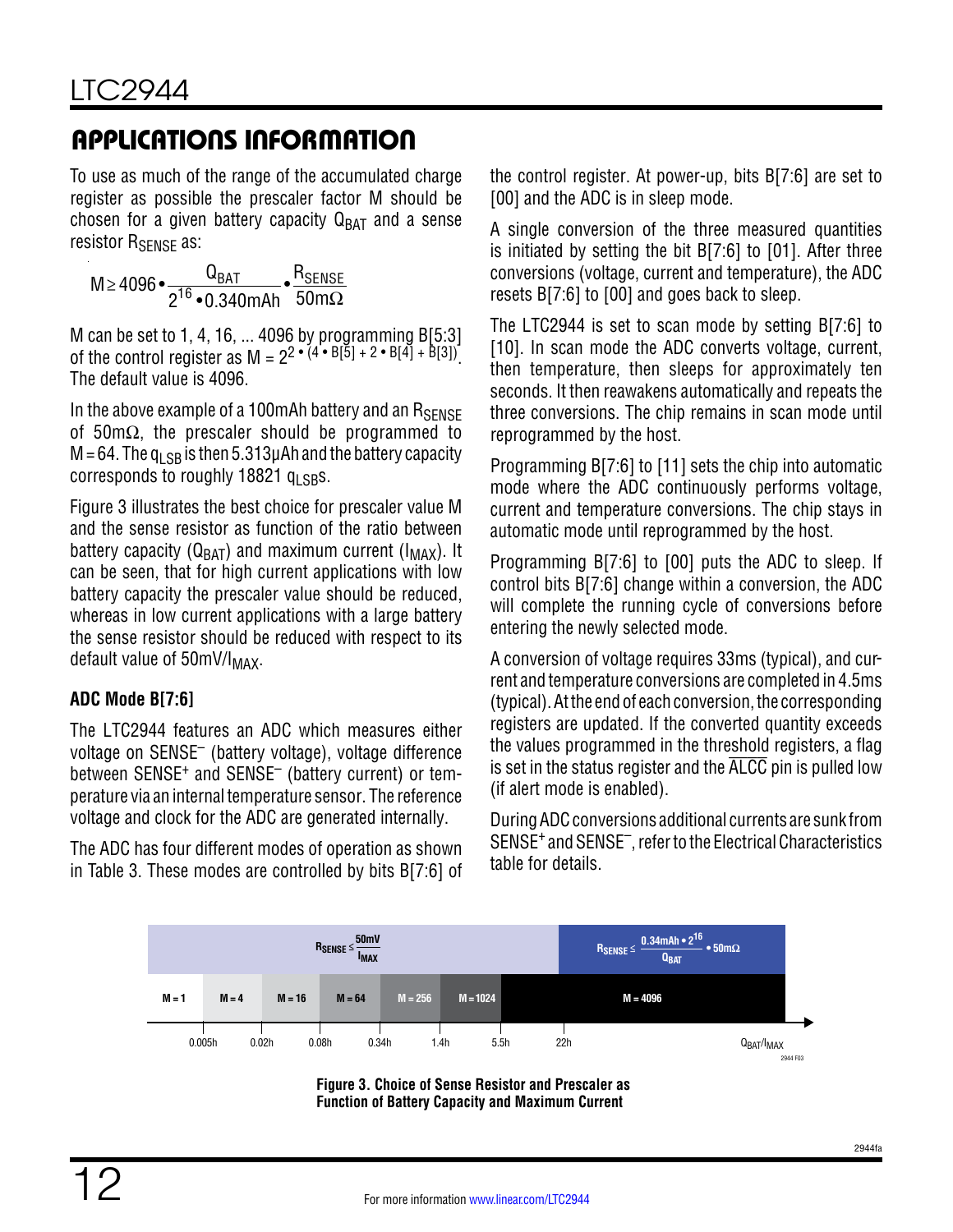#### **Alert Thresholds Registers (E,F,G,H,K,L,M,N,Q,R,S, T,W,X)**

For each of the measured quantities (battery charge, voltage, current and temperature) the LTC2944 features high and low threshold registers. At power-up, the high thresholds are set to FFFFh while the low thresholds are set to 0000h, with the effect of disabling them. All thresholds can be programmed to a desired value via  $1<sup>2</sup>C$ . As soon as a measured quantity exceeds the high threshold or falls below the low threshold, the LTC2944 sets the corresponding flag in the status register and pulls the ALCC pin low if alert mode is enabled via bits B[2:1].

#### **Accumulated Charge Register (C,D)**

The coulomb counting circuitry in the LTC2944 integrates currentthroughthe sense resistor. The resultofthis charge integration is stored in the 16-bit accumulated charge register (registers C, D). As the LTC2944 does not know the actual battery status at power-up, the accumulated charge register (ACR) is set to mid-scale (7FFFh). If the host knows the status of the battery, the accumulated charge (C[7:0]D[7:0]) can be either programmed to the correct value via  $I^2C$  or it can be set after charging to FFFFh (full) by pulling the ALCC pin low if charge complete mode is enabled via bits B[2:1]. Note that before writing to the accumulated charge registers, the analog section should be temporarily shut down by setting B[0] to 1. In order to avoid a change in the accumulated charge registers between reading MSBs C[7:0] and LSBs D[7:0], it is recommended to read them sequentially as shown in Figure 11.

#### **Voltage Registers (I,J), and Voltage Threshold Registers (K,L,M,N)**

The result of the 16-bit ADC conversion of the voltage at SENSE– is stored in the voltage registers (I, J).

From the result of the 16-bit voltage registers I[7:0]J[7:0] the measured voltage can be calculated as:

$$
V_{\text{SENSE}} = 70.8 \, \text{V} \cdot \frac{\text{RESULT}_{h}}{\text{FFF}_{h}} = 70.8 \, \text{V} \cdot \frac{\text{RESULT}_{\text{DEC}}}{65535}
$$

Example 1: a register value  $[7:0] =$  B0h and  $J[7:0] = 1$ Ch corresponds to a voltage on SENSE– of:

$$
V_{\text{SENSE}} = 70.8 \, \text{V} \cdot \frac{\text{B01C}_{h}}{\text{FFF}_{h}} = 70.8 \, \text{V} \cdot \frac{45084_{\text{DEC}}}{65535} \approx 48.705 \, \text{V}
$$

Example 2: To set a low level threshold for the battery voltage of 31.2V, register M should be programmed to 70h and register N to D0h.

#### **Current Registers (O,P), and Current Threshold Registers (Q,R,S,T)**

The result of the current conversion is stored in the current registers (O,P).

As the ADC resolution is 12 bits in current mode, the lowest four bits of the combined current registers (O, P) are always zero.

The ADC measures battery current by converting the voltage, V<sub>SENSE</sub>, across the sense resistor R<sub>SENSE</sub>. Depending whether the battery is being charged or discharged the measured voltage drop on R<sub>SENSE</sub> is positive or negative. The result is stored in registers O and P in excess –32767 representation.  $O[7:0] = FFh$ ,  $P[7:0] = F0h$  corresponds to the full scale positive voltage  $64mV$ . While  $O[7:0] = 00h$ ,  $P[7:0] = 00$ h corresponds to the full scale negative voltage –64mV. The battery current can be obtained from the two byte register O[7:0]P[7:0] and the value of the chosen sense resistor R<sub>SENSE</sub>:

$$
I_{BAT} = \frac{V_{SENSE}}{R_{SENSE}} = \frac{64 \text{mV}}{R_{SENSE}} \cdot \left(\frac{RESULT_h - 7FFF_h}{7FFF_h}\right) = \frac{64 \text{mV}}{R_{SENSE}} \cdot \left(\frac{RESULT_{DEC} - 32767}{32767}\right)
$$

Positive current is measured when the battery is charging and negative current is measured when the battery is discharging.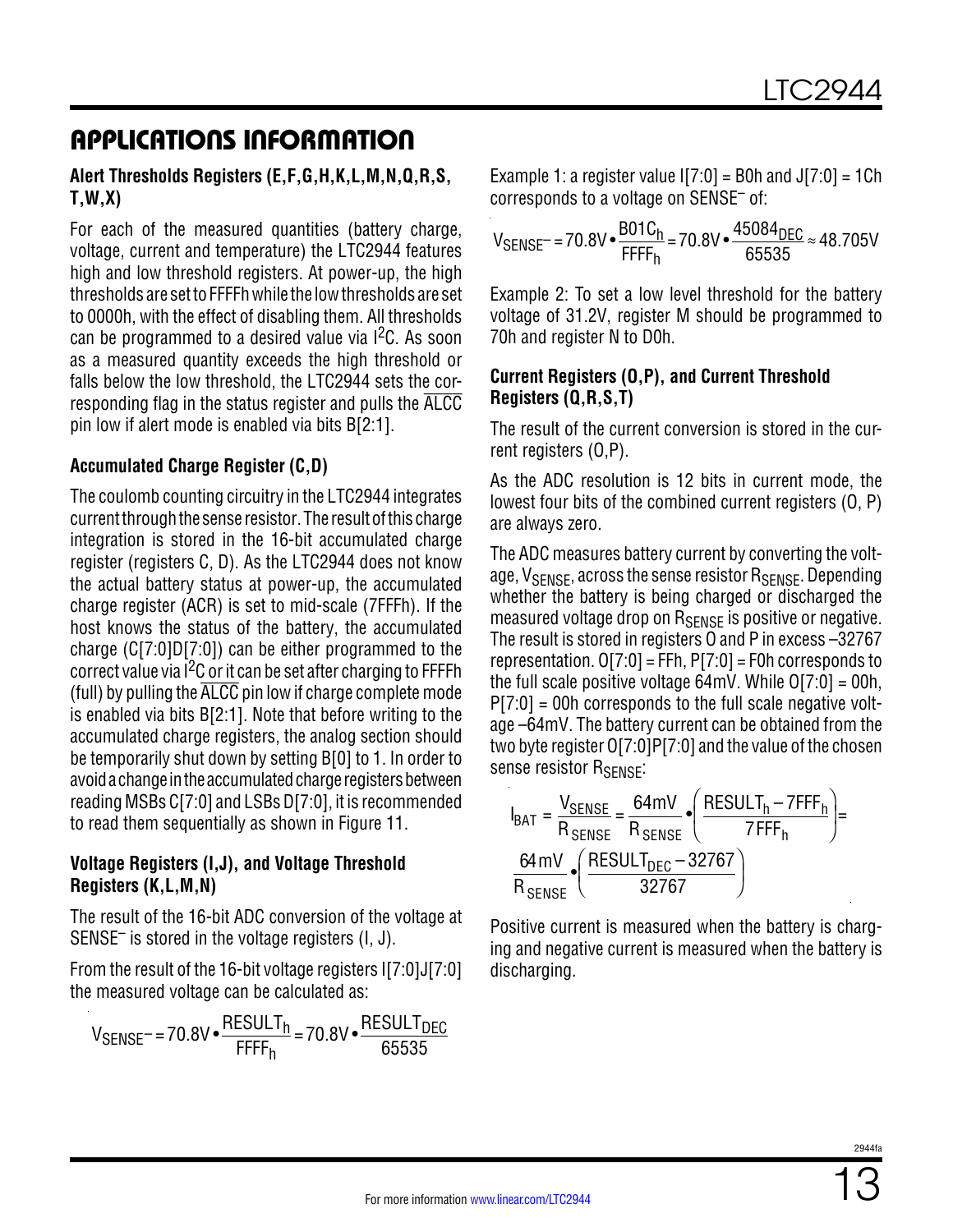Example 1: a register value of  $O[7:0] = A8h P[7:0] = 40h$ together with a sense resistor  $R_{\text{SFNSF}} = 50 \text{m}\Omega$  corresponds to a battery current:

$$
I_{BAT} = \frac{64 \text{ mV}}{50 \text{ m}\Omega} \cdot \left(\frac{A840_h - 7\text{FFF}_h}{7\text{FFF}_h}\right) =
$$
  

$$
\frac{64 \text{ mV}}{50 \text{ m}\Omega} \cdot \left(\frac{43072 - 32767}{32767}\right) \approx 402.5 \text{ mA}
$$

The positive current result indicates that the battery is being charged.

The values in the threshold register for the current mode Q,R,S,T are also expressed in excess –32767 representation in the same manner as the current conversion result. The alert after a current measurement is set if the result is higher than the value stored in the high threshold registers Q,R or lower than the value stored in the low value registers S,T.

Example 2: In an application, the user wants to get an alert if the absolute current through the sense resistor,  $R_{\text{SENSE}}$ , of 50m $\Omega$  exceeds 1A. This is achieved by setting the upper threshold  $I_{HIGH}$  in register [Q,R] to 1A and the lower threshold  $I_{\text{LOW}}$  in register [S,T] to –1A. The formula for  $I_{BAT}$  leads to:

$$
I_{HIGH(DEC)} = \left(\frac{1A \cdot 50 \text{ m}\Omega}{64 \text{ mV}} \cdot 32767\right) + 32767 = 58366
$$
  

$$
I_{LOW(DEC)} = \left(\frac{-1A \cdot 50 \text{ m}\Omega}{64 \text{ mV}} \cdot 32767\right) + 32767 = 7168
$$

Leading the user to set  $Q[7:0] = E3h$ , R[7:0] = FEh for the high threshold and  $S[7:0] = 1Bh$  and  $T[7:0] = FFh$  for the low threshold.

#### **Temperature Registers (U,V) and Temperature Threshold Registers (W,X)**

As the ADC resolution is 11 bits in temperature mode, the lowest five bits of the combined temperature registers (U, V) are always zero.

The actual temperature can be obtained from the two byte register U[7:0]V[7:0] by:

$$
T = 510K \cdot \frac{RESULT_{h}}{FFF_{h}} = 510K \cdot \frac{RESULT_{DEC}}{65535}
$$

Example: a register value of U[7:0] = 96h V[7:0] = 96h corresponds to ~300K or ~27°C

A high temperature limit of 60°C is programmed by setting register W to A7h. Note that the temperature threshold register is single byte register and only the eight MSBs of the 11 bits temperature result are checked.

### **Effect of Differential Offset Voltage on Total Charge Error**

In battery gas gauges, an important parameter is the differential offset  $(V_{OS})$  of the circuitry monitoring the battery charge. Many coulomb counter devices perform an analog to digital conversion of  $V_{\text{SFNSF}}$ , where  $V_{\text{SFNSF}}$ is the voltage drop across the sense resistor, and accumulate the conversion results to infer charge. In such an architecture, the differential offset  $V_{OS}$  causes relative charge error of  $V_{OS}/V_{SENSE}$ . For small  $V_{SENSE}$  values  $V_{OS}$ can be the main source of error.

The LTC2944 performs the tracking of the charge with an analog integrator. This approach allows to continuously monitor the battery charge and significantly lowers the error due to differential offset. The relative charge error due to offset ( $CE_{\rm OV}$ ) can be expressed by:

$$
CE_{OV} = \left(\frac{V_{OS}}{V_{SENSE}}\right)^2
$$

As example, at a 1mV input signal a differential voltage offset  $V_{OS} = 20 \mu V$  results in a 2% error using digital integration, whereas the error is only 0.04% (a factor of 50 times smaller!) using the analog integration approach of LTC2944.

The reduction of the impact of the offset in LTC2944 can be explained by its integration scheme depicted in Figure 2. While positive offset accelerates the up ramping of the integrator output from REFLO to REFHI, it slows the down ramping from REFHI to REFLO thus the effect is largely canceled as depicted in Figure 4.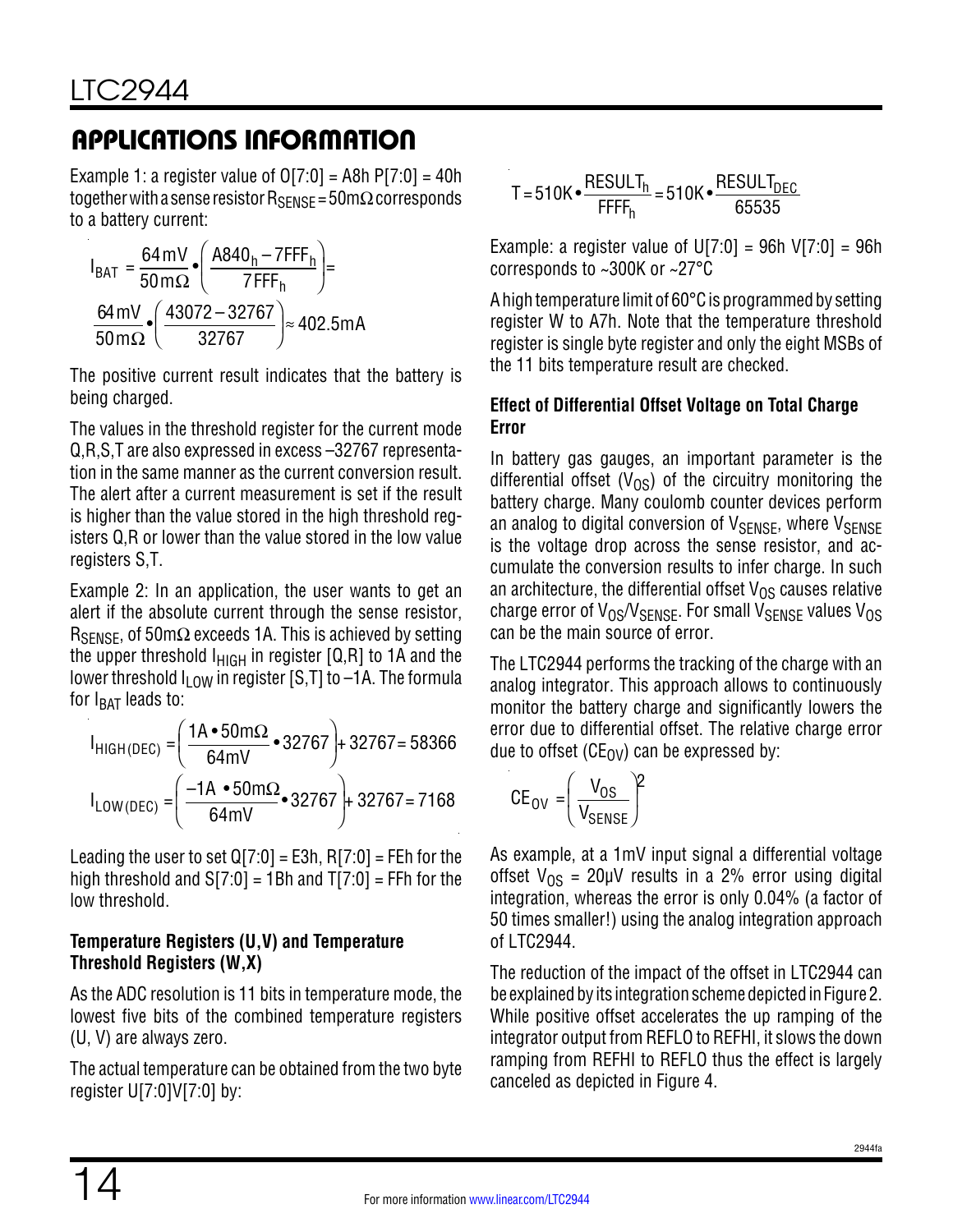

**Figure 4. Offset Cancellation**

For input signals with an absolute value smaller than the offset of the internal op amp the LTC2944 stops integrating and does not integrate its own offset.

#### **I 2C/SMBus Interface**

The LTC2944 communicates with a bus master using a 2-wire interface compatible with  $1<sup>2</sup>C$  and SMBus. The 7-bit hard coded I2C address of the LTC2944 is 1100100.

The LTC2944 is a slave only device. The serial clock line (SCL) is input only while the serial data line (SDA) is bidirectional. The device supports  $1<sup>2</sup>C$  standard and fast mode. For more details refer to the I<sup>2</sup>C Protocol section.

#### **I 2C Protocol**

The LTC2944 uses an I2C/SMBus-compatible 2-wire interface supporting multiple devices on a single bus. Connected devices can only pull the bus lines low and must never drive the bus high. The bus wires are externally connected to a positive supply voltage via current sources or pull-up resistors. When the bus is idle, all bus lines are high. Data on the  $1<sup>2</sup>C$  bus can be transferred at rates of up to 100kbit/s in standard mode and up to 400kbit/s in fast mode.

Each device on the  $1<sup>2</sup>C/SMbus$  is recognized by a unique address stored in that device and can operate as either a transmitter or receiver, depending on the function of the device. In addition to transmitters and receivers, devices can also be classified as masters or slaves when performing data transfers. A master is the device which initiates a data transfer on the bus and generates the clock signals to permitthattransfer. Atthe same time anydevice addressed is considered a slave. The LTC2944 always acts as a slave.

Figure 5 shows an overview of the data transmission on the  $I^2C$  bus.

#### **Start and Stop Conditions**

When the bus is idle, both SCL and SDA must be high. A bus master signals the beginning of a transmission with a START condition by transitioning SDA from high to low while SCL is high. When the master has finished communicating with the slave, it issues a STOP condition by transitioning SDA from low to high while SCL is high. The bus is then free for another transmission. When the bus is in use, it stays busy if a repeated START (Sr) is generated instead of a STOP condition. The repeated START (Sr) conditions are functionally identical to the START (S).

#### **Write Protocol**

The master begins a write operation with a START condition followed by the seven bit slave address 1100100 and the R/W bit set to zero, as shown in Figure 6. The LTC2944 acknowledges this by pulling SDA low and the master sends a command byte which indicates which internal register the master is to write. The LTC2944 acknowledges and latches the command byte into its internal register address pointer. The master delivers the data byte, the LTC2944 acknowledges once more and latches the data



**Figure 5. Data Transfer Over I2C or SMBus**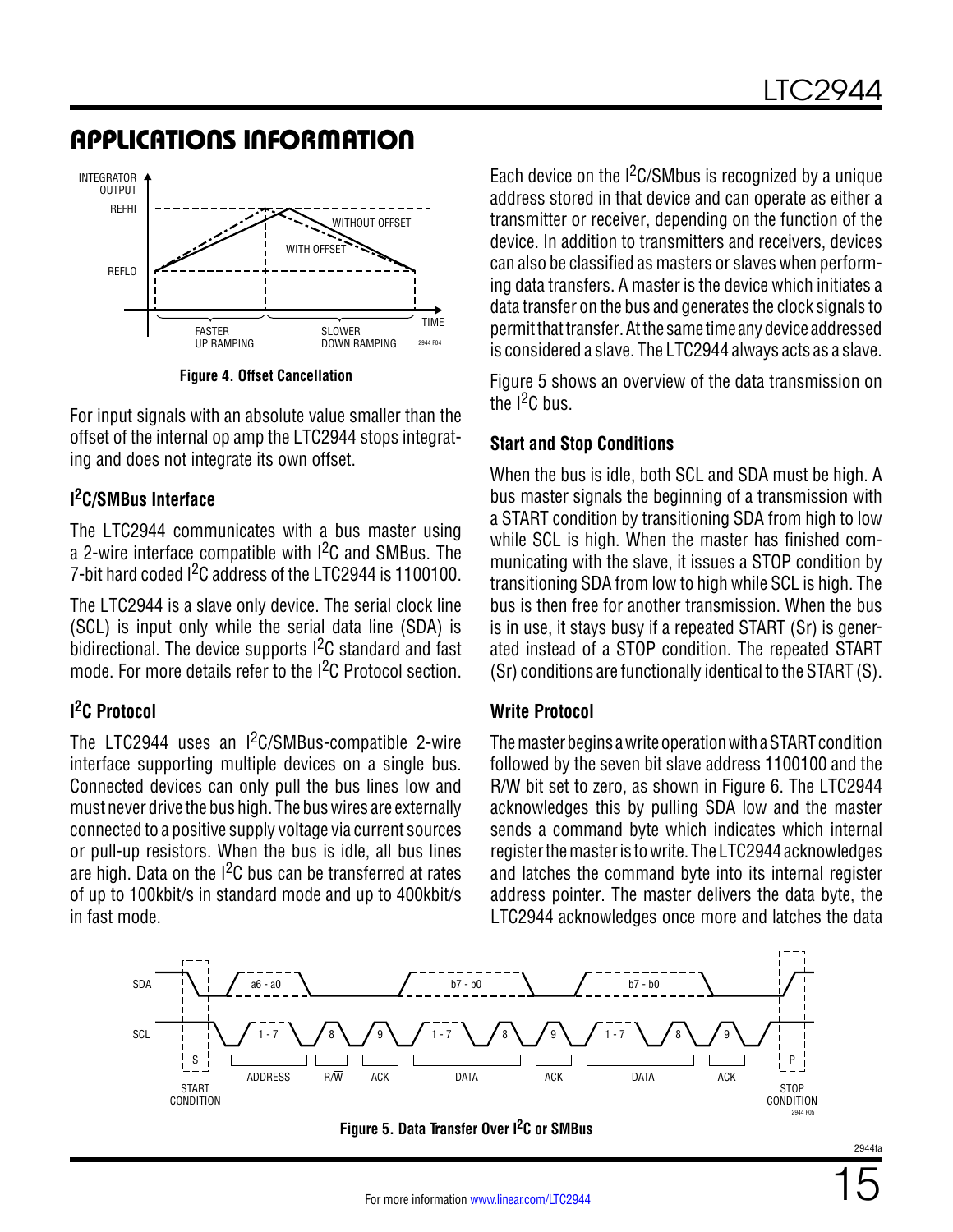into the desired register. The transmission is ended when the master sends a STOP condition. If the master continues by sending a second data byte instead of a stop, the LTC2944 acknowledges again, increments its address pointer and latches the second data byte in the following register, as shown in Figure 7.

| S                                                                                                                                                              | <b>ADDRESS</b> | $\overline{\mathsf{w}}$ | А | <b>REGISTER</b> | A | <b>DATA</b>                                            | А | P |  |  |  |  |
|----------------------------------------------------------------------------------------------------------------------------------------------------------------|----------------|-------------------------|---|-----------------|---|--------------------------------------------------------|---|---|--|--|--|--|
|                                                                                                                                                                | 1100100        |                         | O | 01h             | 0 | FCh                                                    |   |   |  |  |  |  |
| 2944 F06<br>FROM MASTER TO SLAVE<br>A: ACKNOWLEDGE (LOW)<br>A: NOT ACKNOWLEDGE (HIGH)<br>FROM SLAVE TO MASTER<br>н.<br>S: START CONDITION<br>P: STOP CONDITION |                |                         |   |                 |   |                                                        |   |   |  |  |  |  |
|                                                                                                                                                                |                |                         |   |                 |   | R: READ BIT (HIGH)<br>$\overline{W}$ : WRITE BIT (LOW) |   |   |  |  |  |  |

**Figure 6. Writing FCh to the LTC2944 Control Register (B)**

| $\sim$ | <b>ADDRESS</b> | $\overline{\mathsf{W}}$ | A | REGISTER | A | <b>DATA</b>      | A | <b>DATA</b> | Α |          |
|--------|----------------|-------------------------|---|----------|---|------------------|---|-------------|---|----------|
|        |                |                         |   | 02h      | 0 | F <sub>0</sub> h |   |             |   |          |
|        |                |                         |   |          |   |                  |   |             |   | 2944 F07 |

**Figure 7. Writing F001h to the LTC2944 Accumulated Charge Register (C, D)**

#### **Read Protocol**

The master begins a read operation with a START condition followed by the seven bit slave address 1100100 and the R/W bit set to zero, as shown in Figure 8. The LTC2944 acknowledges and the master sends a command byte which indicates which internal register the master is to read. The LTC2944 acknowledges and then latches the command byte into its internal register address pointer. The master then sends a repeated START condition followed by the same seven bit address with the R/W bit now set to one. The LTC2944 acknowledges and sends the contents of the requested register. The transmission is ended when the master sends a STOP condition. If the master acknowledges the transmitted data byte, the LTC2944 increments its address pointer and sends the contents of the following register as depicted in Figure 9.

#### **Alert Response Protocol**

In a system where several slaves share a common interrupt line, the master can use the alert response address (ARA) to determine which device initiated the interrupt (Figure 10).

The master initiates the ARA procedure with a START conditionandthe special 7-bitARAbus address (0001100) followed by the read bit  $(R) = 1$ . If the LTC2944 is asserting the ALCC pin in alert mode, it acknowledges and responds by sending its 7-bit bus address (1100100) and a 0. While it is sending its address, it monitors the SDA pin to see if another device is sending an address at the same time using standard  $1<sup>2</sup>C$  bus arbitration. If the LTC2944 is sending a 1 and reads a 0 on the SDA pin on the rising edge of SCL, it assumes another device with a lower address is sending and the LTC2944 immediately aborts its transfer and waits for the next ARA cycle to try again. If transfer is successfully completed, the LTC2944 will stop pulling down the ALCC pin and will not respond to further ARA requests until a new Alert event occurs.

| ◠<br>U | ADDRESS | $\overline{W}$ | <b>EGISTER</b> | c.<br>ບເ | ADDRESS | R |  | $\overline{\Delta}$ | D        |
|--------|---------|----------------|----------------|----------|---------|---|--|---------------------|----------|
|        | 100100  |                | 00h            |          |         |   |  |                     |          |
|        |         |                |                |          |         |   |  |                     | 2944 F08 |

**Figure 8. Reading the LTC2944 Status Register (A)**

| ADDRESS W | $\mathsf{A}$ | REGISTER A |  | Sr ADDRESS R A DATA |  |                  | DATA |          |
|-----------|--------------|------------|--|---------------------|--|------------------|------|----------|
| 1100100   |              | 08h        |  | 1100100             |  | F <sub>1</sub> h | 24h  |          |
|           |              |            |  |                     |  |                  |      | 2944 F09 |

**Figure 9. Reading the LTC2944 Voltage Register (I, J)**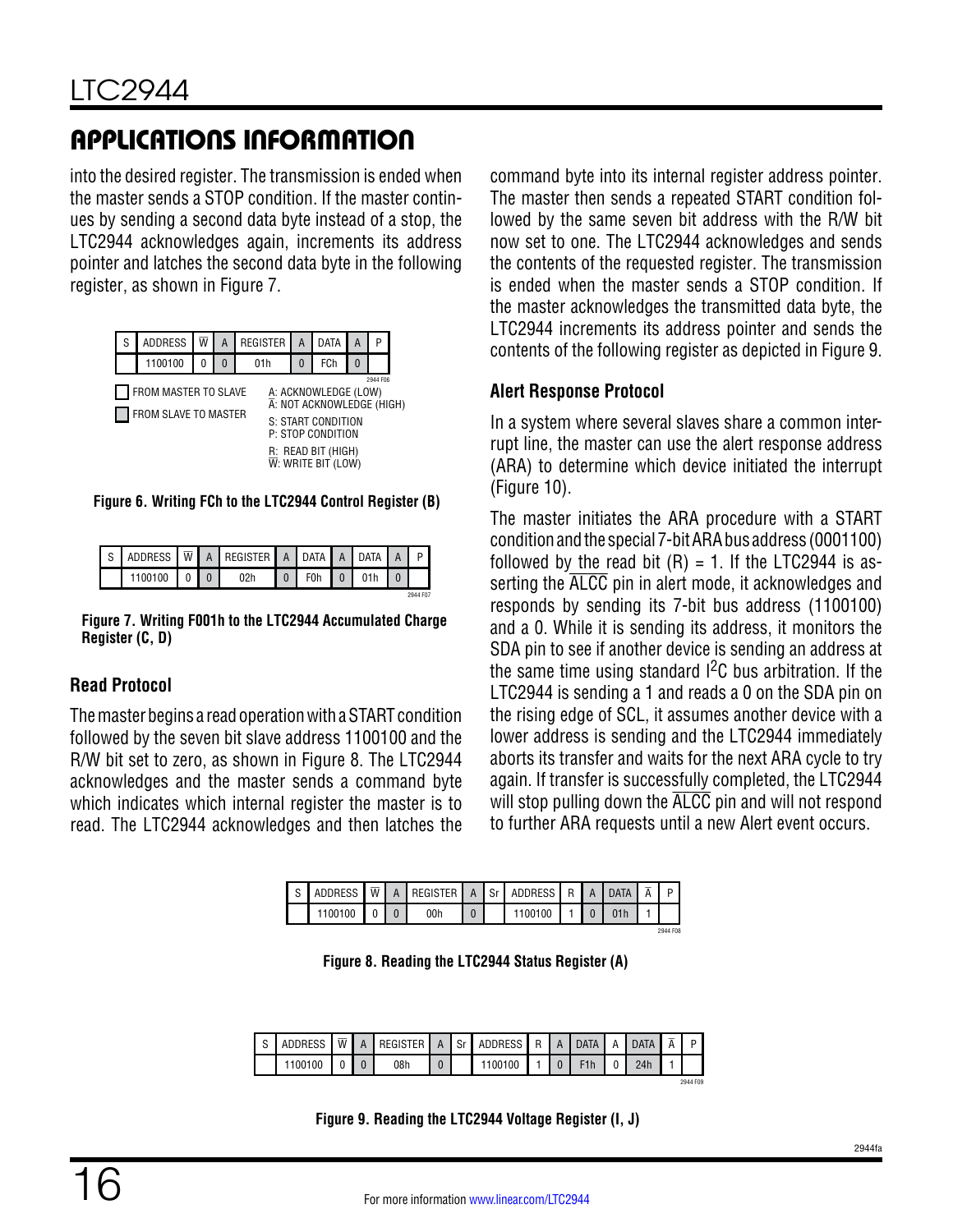| ALERT RESPONSE ADDRESS |  | R   A   DEVICE ADDRESS |          |
|------------------------|--|------------------------|----------|
| 0001100                |  | 11001000               |          |
|                        |  |                        | 2944 F10 |

**Figure 10. LTC2944 Serial Bus SDA Alert Response Protocol**

|  |  | SADDRESS $\overline{W}$ A REGISTER A SADDRESS R A DATA A DATA $\overline{A}$ P |  |  |  |  |                 |
|--|--|--------------------------------------------------------------------------------|--|--|--|--|-----------------|
|  |  | 1100100 0 0 0 0 0 0 0 1100100 1 0 80h 0 01h 1                                  |  |  |  |  |                 |
|  |  |                                                                                |  |  |  |  | <b>2044 E11</b> |

**Figure 11. Reading the LTC2944 Accumulated Charge Registers (C, D)**



**Figure 12. ADC Single Conversion Sequence and Reading of Voltage Registers (I,J)**

#### **PC Board Layout Suggestions**

Keep all traces as short as possible to minimize noise and inaccuracy. Use a 4-wire Kelvin sense connection for the sense resistor, locating the LTC2944 close to the resistor with short sense-traces to the SENSE<sup>+</sup> and SENSE<sup>-</sup> pins. Use wider traces from the resistor to the battery, load and/or charger. Put the bypass capacitor close to SENSE+ and GND.



**Figure 13. Kelvin Connection on Sense Resistor**

#### **Preventing Violation of Absolute Maximum Ratings**

The small size, robustness and low impedance of ceramic capacitors make them an attractive option for the supply bypass capacitor of LTC2944. However, these capacitors can cause problems if the LTC2944 is plugged into a live supply close to its maximum voltage of 65V. The low loss ceramic capacitor, combined with stray inductance in series with the power source, forms an under damped tank circuit, and the voltage at the SENSE– pin of the LTC2944 can ring several tens of volts, possibly exceeding the LTC2944 rating and damaging the part. This can be prevented by adding a transient voltage suppression diode to the SENSE– pin as shown in Figure 14.

Also pulling the digital communication pins SCL, SDA and ALCC below their minimum absolute maximum voltage of –0.3V—for example, due to differences between the local GND and the GND of the connected microprocessor—increases the supply current of the LTC2944. At supply voltages above 50V, the power dissipated due to the increased supply current might damage the part, which can be prevented by adding Schottky diodes as shown in Figure 14.



**Figure 14. Preventing Violation of Absolute Maximum Ratings**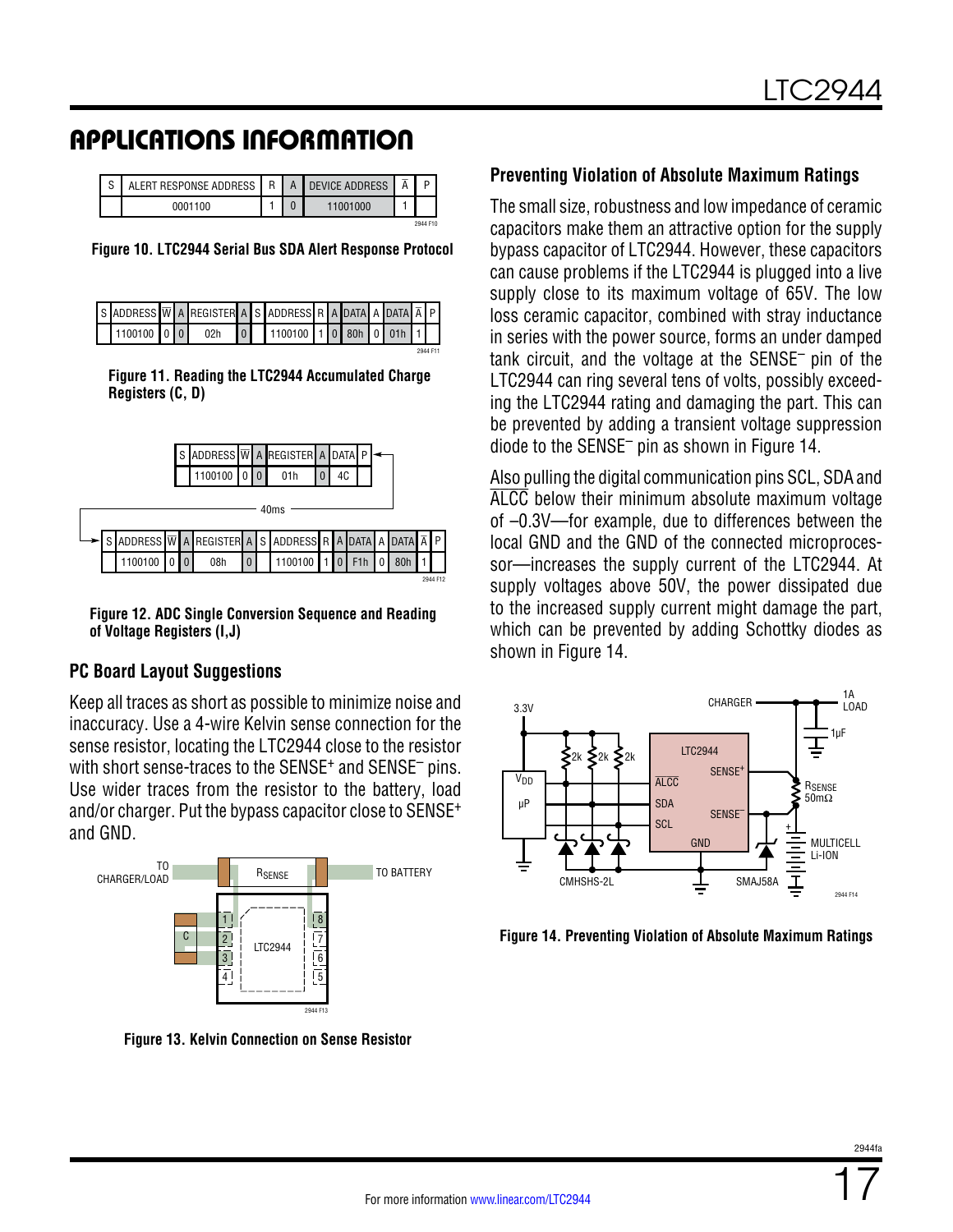### Package Description

**Please refer to<http://www.linear.com/product/LTC2944#packaging>for the most recent package drawings.**



**DD Package 8-Lead Plastic DFN (3mm** × **3mm)**

5. EXPOSED PAD SHALL BE SOLDER PLATED 6. SHADED AREA IS ONLY A REFERENCE FOR PIN 1 LOCATION

ON TOP AND BOTTOM OF PACKAGE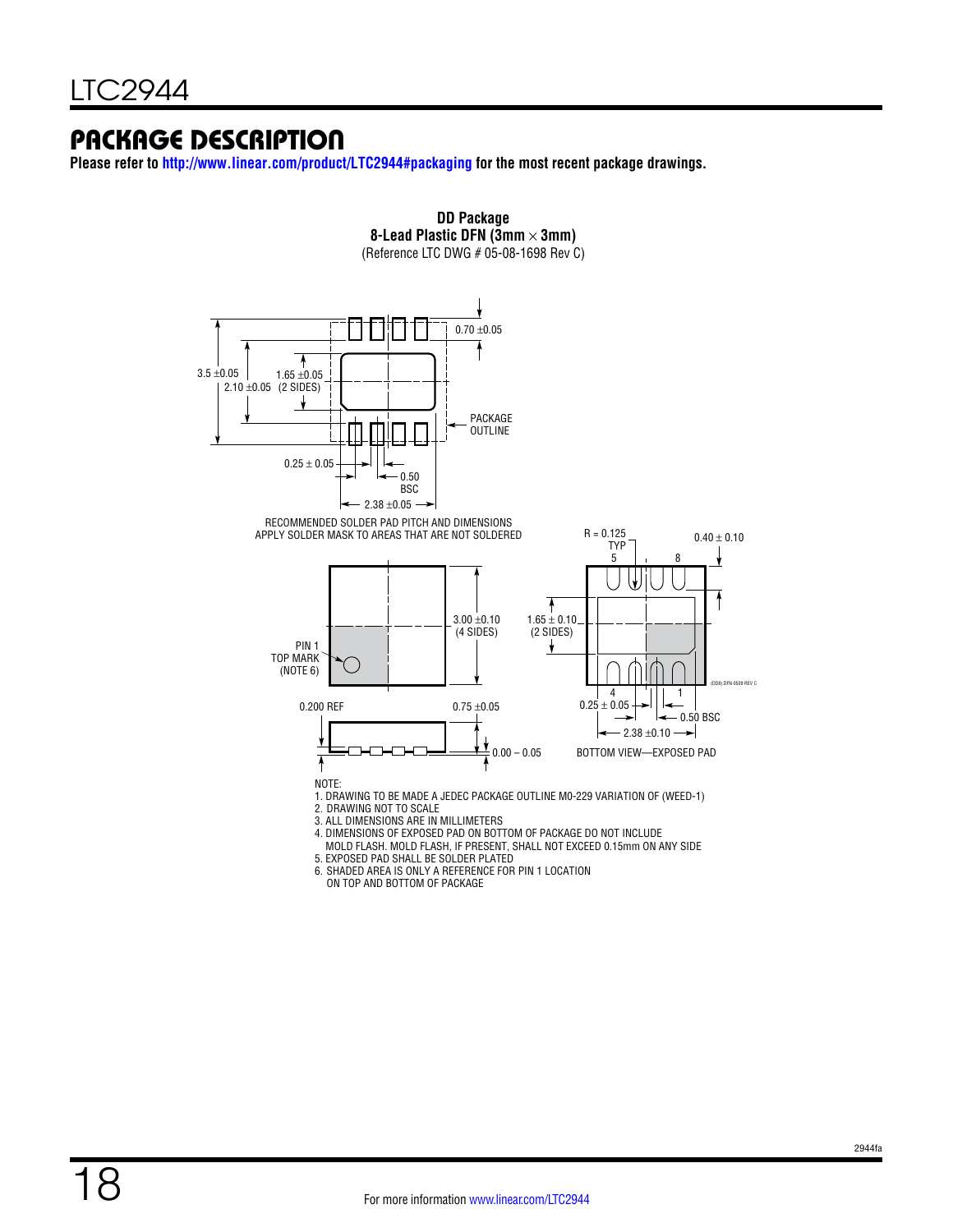### Revision History

| <b>REV</b> | <b>DATE</b> | 'ION<br>≺∣Р                                         | : NUMBER<br>PAGE |
|------------|-------------|-----------------------------------------------------|------------------|
| . .        | 10/17       | Updated equation for<br>obtaining<br>rtemperature i | 1 V              |